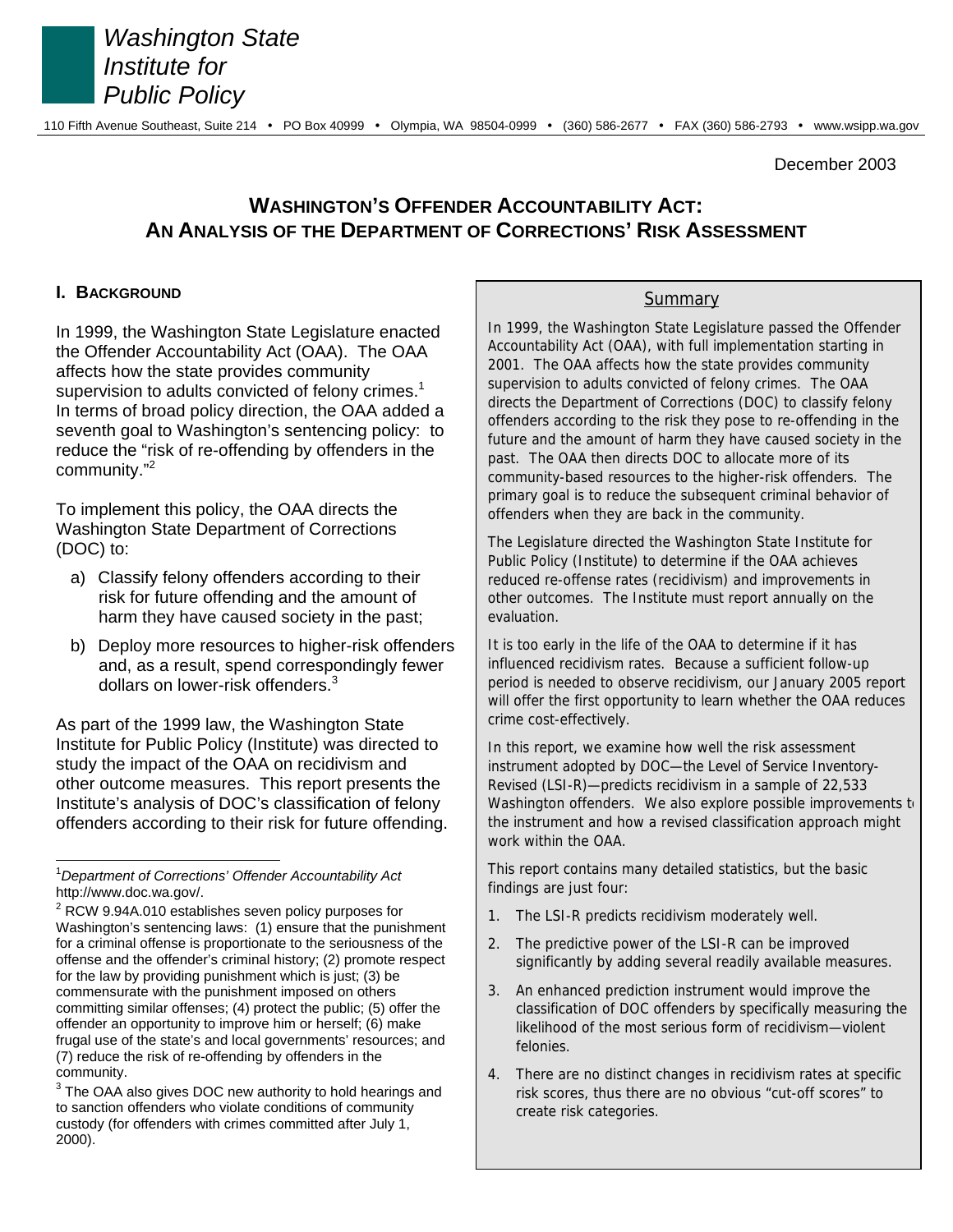In anticipation of the OAA, DOC began using a formal risk for re-offense assessment called the Level of Service Inventory-Revised (LSI-R) in 1999. Canadian researchers developed this 54-question copyrighted instrument in the 1980s. Previous research had indicated that the LSI-R was a valid measure of the likelihood to re-offend. $4$  The LSI-R is the risk for re-offense component in DOC's Risk Management Identification (RMI) system.

The 54 questions on the LSI-R are organized into ten domains: prior criminal history; education and employment; finances; family situation; living situation; leisure and recreation activities; associates; alcohol and drug problems; emotional or personal problems; and offender's attitude. An offender's LSI-R score can range from 1 to 54, where higher numbers indicate a higher probability of re-offending.

In addition to this risk measure, DOC developed measures of the amount of harm done to crime victims and the community. The LSI-R score is combined with the harm-done measures to produce the RMI score. The RMI places offenders into one of four levels: RMA and RMB for higher-risk/harmdone offenders and RMC and RMD for lowerrisk/harm-done offenders.

Recidivism rates associated with the RMI system will not be available until 2005, since DOC began classifying offenders in 2001. However, it is possible to obtain recidivism rates for a sample of offenders who received an LSI-R score from DOC. This analysis examines the predictive accuracy of the LSI-R for Washington State and also examines whether the risk classification can be improved.

### **Methodology**

Examining the predictive validity of the LSI-R requires a sample of offenders that has been classified by the LSI-R and has been in the community for a sufficient follow-up time to assess re-offenses. Adequately measuring recidivism for adult offenders in Washington State requires a 24 month follow-up period for re-offending and another 12-month period to allow for re-offenses to be formally adjudicated.<sup>5</sup> Thus, to examine the validity of the LSI-R requires selecting a representative sample

5 Robert Barnoski, *Standards for Improving Research Effectiveness in Adult and Juvenile Justice* (Olympia: Washington State Institute for Public Policy, December 1997). of offenders placed in the community and then waiting three years to measure any recidivism. The "community placement" could have followed a prison stay or could have occurred after a sentence to a community supervision sanction (e.g., probation).

Three types of recidivism are analyzed: misdemeanor and felony recidivism, felony recidivism, and violent felony recidivism. Because of the seriousness of felonies, the primary interest of this report is in felony and, especially, violent felony recidivism.

Because DOC implemented the LSI-R in 1999, a sample of offenders placed in the community between January 1, 1999, and June 30, 2000, has LSI-R scores and has been at-risk in the community for three years. We included all cases where the date of LSI-R administration was within 90 days of the date of community placement.<sup>6</sup>

Three measures are used to test the strength of the association between the LSI-R and recidivism.

The first measure is the *correlation coefficient*; this score can range from -1.0 to +1.0. The coefficient is 0 when there is no association and +1.0 or -1.0 when there is a perfect association.<sup>7</sup> Although the correlation coefficient is a very common measure of association, it has a flaw when used with dichotomous variables such as recidivism (dichotomous meaning yes or no). The size of the correlation coefficient changes with the recidivism base rate, even when the strength of the association remains the same. For example, violent felony recidivism has a lower base rate than felony recidivism, and therefore the correlations between risk levels and violent felony recidivism will be lower than for felony recidivism. Correlation coefficients are presented so that comparisons can be made with other assessment studies.

Second, to overcome the weakness of correlation coefficients for dichotomous data, we measure the strength of the association between the risk level and recidivism by calculating what is called the *area under the receiver operator characteristic* (AUC) which ranges from .50 to 1.00. This statistic does not change in size when the recidivism base rate changes. This statistic is .50 when there is no

l

<sup>&</sup>lt;sup>4</sup> Prior research associated with the LSI-R is discussed in D. A. Andrews and J. L. Bonta, *The Level of Service Inventory-Revised, Manual* (North Tonawanda, NY: Multi-Health Systems, Inc., 1995). No research was conducted with Washington State offenders.

 $6$  Because DOC was just starting to use the LSI-R with this population, this sample's data may not be as accurate as data for subsequent samples.

 $7$  No association means that the recidivism rates randomly vary from one LSI-R score to the next. A perfect association means 100 percent of the group with a score above a certain value recidivated, and 0 percent below that value did not recidivate.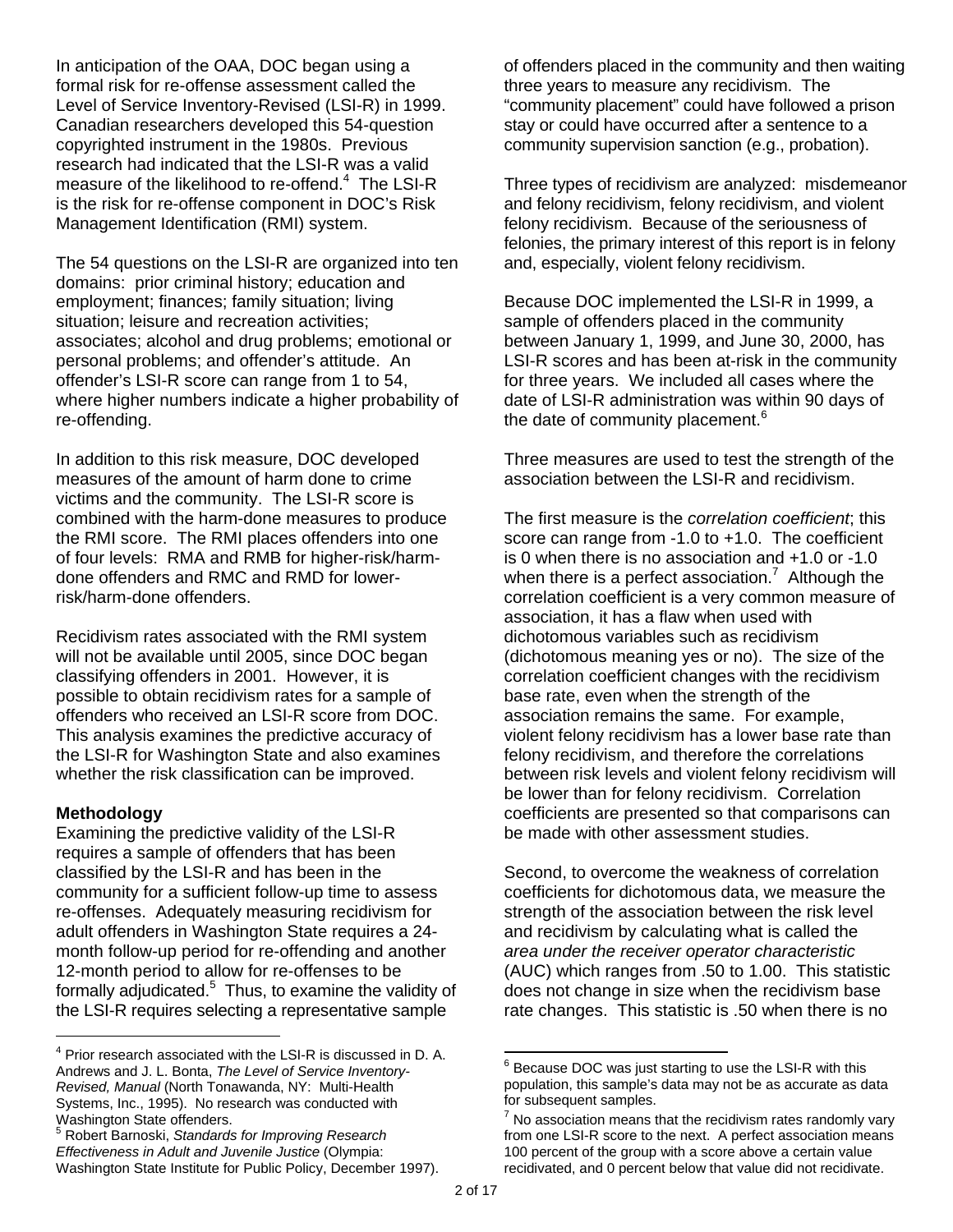association and 1.00 when there is perfect association. An AUC of .70 or above indicates a strong association, while measures between .60 and .70 indicate a moderate association.<sup>8</sup>

A third measure is the *odds ratio* obtained from multivariate analyses.<sup>9</sup> The odds ratio indicates how much each LSI-R variable contributes to predicting recidivism, over and above what the other LSI-R variables contribute. The odds ratio indicates how the odds of recidivating change with a one-point increase in the independent variable. Odds ratios above 1.0 indicate an increase in recidivism likelihood with an increase in the variable's score, while ratios below 1.0 indicate a decrease in recidivism likelihood for an increase in score.

The choice of measures varies, depending on the question being examined:

- $\checkmark$  When comparing associations within one type of recidivism, correlation coefficients can be used because the recidivism base rate remains the same.
- $\checkmark$  When comparing the strength of association across the three types of recidivism, the AUC is reported to account for the different base rates of recidivism.
- $\checkmark$  The odds ratio is shown to illustrate how much a particular variable adds to prediction in addition to the other variables.

## **II. RE-OFFENDING RATES**

This section presents the 24-month recidivism rates for the 22,533 offenders in our study sample. It begins with the general results for the LSI-R scores, then describes the results for LSI-R domain scores, and finally examines the association between each LSI-R item and recidivism.

Exhibit 1 shows a fairly steady increase in recidivism for groups of offenders with increased LSI-R scores. Equations fit to these data indicate that a one-point increase in the LSI-R score results in a 1.5 percentage point increase in the misdemeanor and felony recidivism rate, a 1.1 percentage point increase for felony recidivism, and a 0.3 percentage point increase for violent felony recidivism.

This result reveals no large distinct changes in recidivism rates from one score to the next. This is a significant finding because it means there are no naturally occurring "cut-off scores" to create low- and high-risk categories.





Exhibit 2 presents the two measures of association between the LSI-R score and the three types of recidivism shown in Exhibit 1. Based on the relatively low correlation coefficients, it would appear that the LSI-R is not strongly associated with violent felony recidivism. However, the AUC indicates that the strength of association is nearly the same for all three types of recidivism. The AUCs indicate that the LSI-R is moderately associated with recidivism since each AUC is above .60 but below .70.

#### *Exhibit 2*  **Measures of Association Between LSI-R Score and 24-Month Recidivism**

| <b>Type of Recidivism</b> | <b>Correlation</b><br><b>Coefficient</b> | <b>AUC</b> |
|---------------------------|------------------------------------------|------------|
| Misdemeanor and Felony    | .29                                      | 0.67       |
| Felony                    | .25                                      | 0.66       |
| <b>Violent Felony</b>     | 12                                       | 0.64       |

werd Cornon L. Quinsey, Grant T. Harris, Marnie E. Rice, and Sternon L. Quinsey, Grant T. Harris, Marnie E. Rice, and Catherine A. Cormier, *Violent Offenders: Appraising and Managing Risk* (Washington D.C.: American Psychological Association, 1998); P. R. Jones, *Risk Prediction in Criminal Justice,* in A. T. Harland, ed., "Choosing Correctional Options That Work" (Thousand Oaks, CA: Sage, 1996), 33-68.

<sup>&</sup>lt;sup>9</sup> The specific multivariate technique is logistic regression, which is appropriate for modeling the relationship between a dichotomous dependent variable, such as recidivism, and a set of independent variables.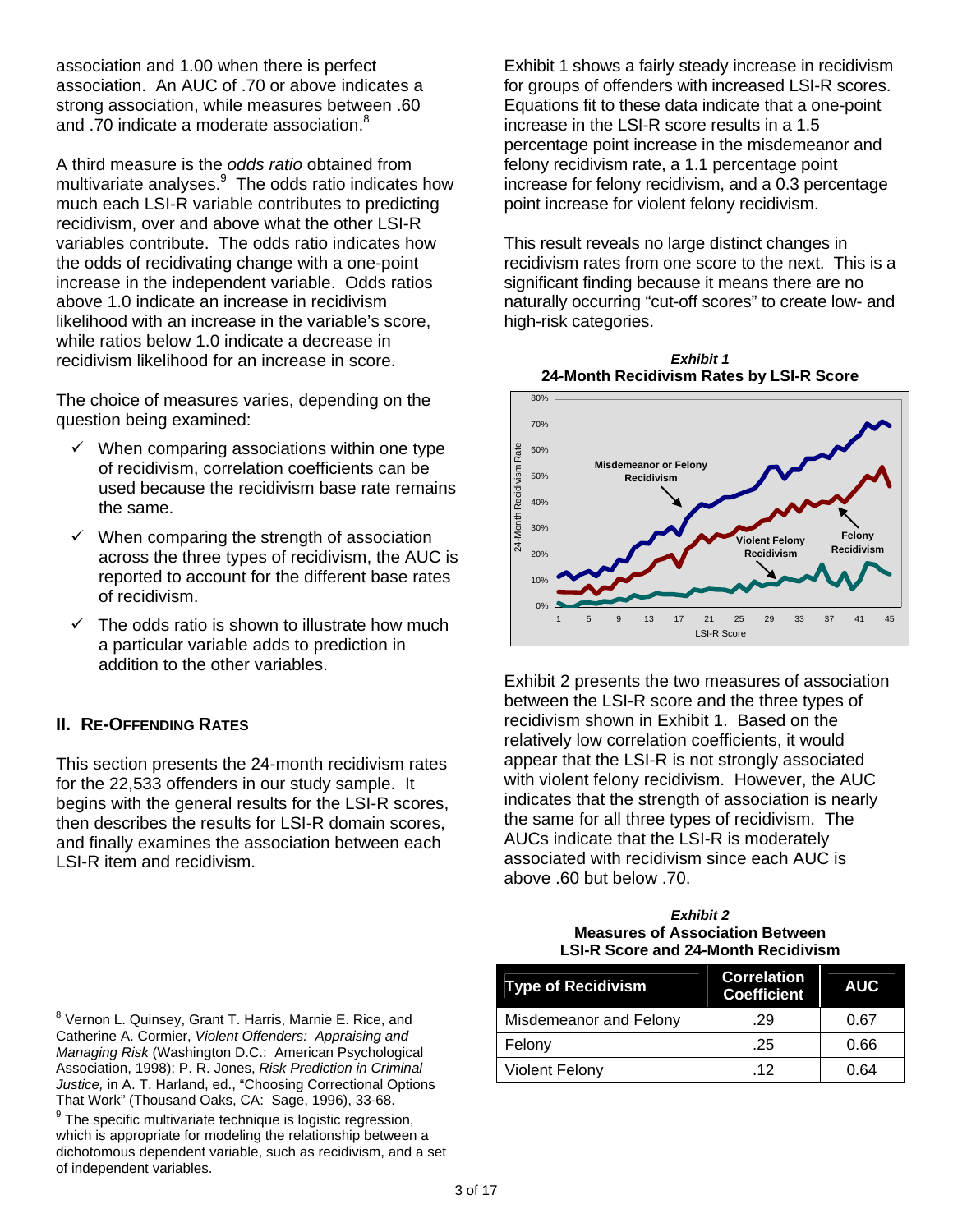Exhibit 3 presents the percentage distribution of LSI-R scores for the study sample. The distribution is a classic bell-shaped curve. The highest percentage for a single score is 4.2 percent for the score of 20. Approximately 50 percent of the LSI-R scores are within 6 points of the average score of 22 points (16 to 26 points).

*Exhibit 3*  **LSI-R Score Distribution** 



In Exhibit 4, the scores are divided into deciles, where each decile contains approximately 10 percent of the sample. For example, the LSI-R score range of 20 to 22 involves three scores (20, 21, and 22) and includes 2,677 offenders who represent 12 percent of the entire sample. The deciles in the middle of the distribution are narrower than those on the ends because offenders are clustered around the mean. The distribution is slightly skewed, with proportionally fewer offenders having extremely high scores.

*Exhibit 4*  **LSI-R Deciles: Score Ranges Containing Approximately 10 Percent of the Sample** 

| LSI-R<br>Score<br>Range | ō<br>Values ir<br>Number<br>Range | ō<br>Number of<br>Offenders | Percentage<br>of Sample | Percentage<br>Cumulative |
|-------------------------|-----------------------------------|-----------------------------|-------------------------|--------------------------|
| $0$ to $9$              | 10                                | 2,403                       | 10.7%                   | 11%                      |
| 10 to 13                | 4                                 | 2,341                       | 10.4%                   | 21%                      |
| 14 to 16                | 3                                 | 2,086                       | 9.3%                    | 30%                      |
| 17 to 19                | 3                                 | 2,415                       | 10.7%                   | 41%                      |
| 20 to 22                | 3                                 | 2,677                       | 11.9%                   | 53%                      |
| 23 to 24                | 2                                 | 1,769                       | 7.9%                    | 61%                      |
| 25 to 27                | 3                                 | 2,377                       | 10.5%                   | 72%                      |
| 28 to 30                | 3                                 | 2,087                       | 9.3%                    | 81%                      |
| 31 to 34                | 4                                 | 2,077                       | 9.2%                    | 90%                      |
| 35 to 54                | 20                                | 2,301                       | 10.2%                   | 100%                     |
| Total                   |                                   | 22,533                      | 100%                    |                          |

### **LSI-R Domains**

As stated earlier, the 54 LSI-R items are organized into 10 domains. A domain score is calculated by summing scores for items within the domain. Exhibit 5 presents measures of association between these domain scores and recidivism. A domain may show a strong correlation with recidivism, but because the domain is correlated with other domains, it may make a weak contribution (odds ratio close to 1.00) once the other domains are taken into account. Odds ratios above 1.00 indicate an increase in recidivism likelihood with an increased score, while those below 1.00 indicate a decrease in recidivism likelihood with an increased score.

*Exhibit 5*  **Measures of Association Between Domain Scores and Recidivism** 

|                                   | <b>Felony</b><br><b>Recidivism</b> |      |                   |             | <b>Violent Felony</b><br><b>Recidivism</b> |                   |
|-----------------------------------|------------------------------------|------|-------------------|-------------|--------------------------------------------|-------------------|
| <b>LSI-R Domain</b>               | Correlation                        | AUC  | <b>Odds Ratio</b> | Correlation | AUC                                        | <b>Ddds Ratio</b> |
| <b>Total LSI-R</b>                | 0.25                               | 0.66 |                   | 0.12        | 0.66                                       |                   |
| <b>Criminal</b><br><b>History</b> | 0.26                               | 0.67 | $1.24**$          | 0.14        | 0.66                                       | $1.22**$          |
| Education/<br><b>Employment</b>   | 0.19                               | 0.62 | $1.08**$          | 0.10        | 0.61                                       | $1.08**$          |
| <b>Financial</b>                  | 0.06                               | 0.54 | $0.92**$          | 0.02        | 0.52                                       | $0.84**$          |
| <b>Family/Marital</b>             | 0.10                               | 0.56 | 0.98              | 0.06        | 0.57                                       | 1.04              |
| Accommodation                     | 0.13                               | 0.57 | $1.07**$          | 0.06        | 0.56                                       | 1.04              |
| Leisure/<br><b>Recreation</b>     | 0.13                               | 0.58 | $1.09**$          | 0.06        | 0.57                                       | $1.08*$           |
| <b>Companions</b>                 | 0.18                               | 0.62 | $1.13***$         | 0.07        | 0.58                                       | 1.03              |
| <b>Alcohol/Drug</b>               | 0.14                               | 0.59 | $1.02**$          | 0.04        | 0.55                                       | $0.97*$           |
| Emotional/<br><b>Personal</b>     | 0.01                               | 0.51 | $0.92**$          | 0.01        | 0.51                                       | 0.97              |
| Attitudes/<br><b>Orientation</b>  | 0.12                               | 0.57 | 1.00              | 0.08        | 0.58                                       | $1.07**$          |

\* Significant at the .05 probability level.

\*\* Significant at the .01 probability level.

The findings for the association of the LSI-R domains and recidivism in Exhibit 5 are as follows:

• The *criminal history domain* has the strongest association with *both types of felony recidivism*, having the largest correlations and AUCs. In fact, the correlations of criminal history with felony recidivism and violent felony recidivism are slightly higher than the correlations of the total LSI-R score with these two types of recidivism. That is, criminal history by itself is as closely related to recidivism as the total LSI-R score. This indicates that most of the LSI-R's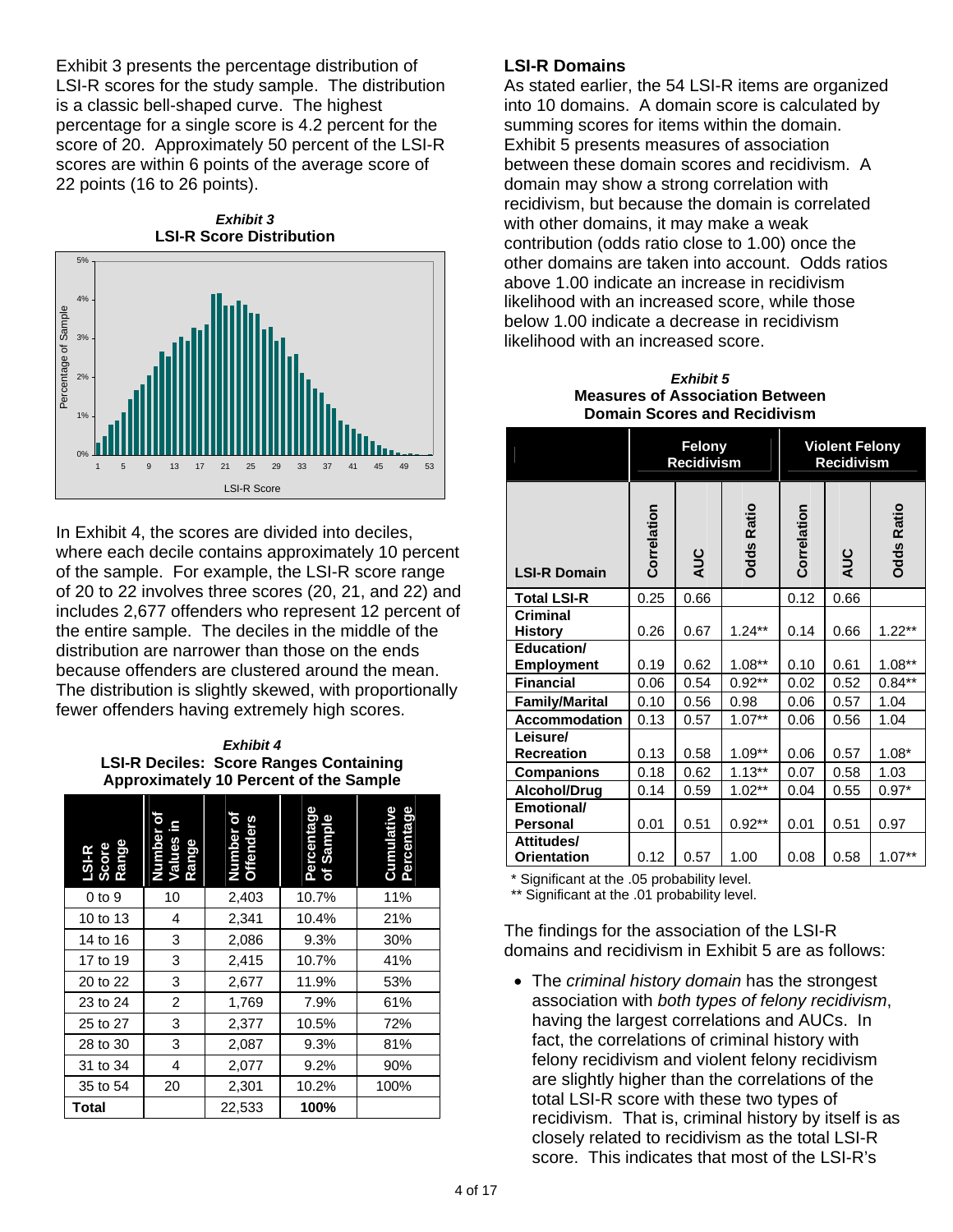predictive power comes from the criminal history domain.

*For felony recidivism*:

- The odds ratio of 1.24 for the criminal history domain indicates there is a 24 percent increase in the odds of recidivating for a one-point increase in criminal history.
- Two other domains have moderately strong associations with felony recidivism based on the AUC: education/employment and companions.
- Three domains, financial, family/marital, and emotional/personal, have positive correlations with felony recidivism yet have odds ratios less than 1.00. This indicates that, on its own, each domain is positively correlated with felony recidivism, but when combined with the other domains, the risk for felony recidivism decreases with increasing scores for these domains.
- The attitudes/orientation domain is not a statistically significant predictor of felony recidivism based on the odds ratio in the multivariate analysis.

### *For violent felony recidivism*:

- Two domains have moderately strong associations according to the AUC: Criminal History and Education/Employment.
- Based on the odds ratio in the multivariate analysis, four domains are not statistically significant predictors of violent felony recidivism: Family/Marital, Accommodation, Companions, and Emotional/Personal.

## **Conclusions Concerning LSI-R Domains**

Exhibit 5 reveals that some domains, in particular criminal history, are more closely associated with recidivism than others. Based on the odds ratios from multivariate analyses, some domains are not statistically significant predictors of recidivism once the more potent predictor domains are taken into account.

## **LSI-R Items**

The last step in examining the fit between LSI-R scores and recidivism is to look at the association between *each item* and recidivism, just as we looked at the association between *each domain* and recidivism.

Appendix A presents the correlation coefficients and odds ratios for each item. For the sake of brevity, the AUCs are not included (they do not alter the findings). In addition, the domain score correlation coefficients and odds ratios from Exhibit 5 are included to compare the predictive power of each item within a domain to the predictive power of the entire domain.

For felony recidivism, 28 of the 54 items have statistically significant odds ratios, and for violent felony recidivism, 13 items are statistically significant. This means that the prediction of violent felony recidivism involves different items than the prediction of felony recidivism.

To help readers explore the contents of Appendix A, we will describe findings associated with a key domain—criminal history. The criminal history domain has a .26 correlation with felony recidivism, which is higher than the correlation of any single item within the domain. The item with the next highest correlation is charges/violations on community supervision (.21). Therefore, adding the other items into the domain score increases the domain correlation by .05.

Items 1, 2, and 3 in the criminal history domain are correlated with each other because all three measure prior adult convictions. They are presented as three separate items on the LSI-R to facilitate manual scoring.<sup>10</sup> These items could be replaced by a single prior adult conviction item where a score of 0 represents no prior adult convictions, a score of 1 represents one conviction, 2 represents two convictions, and 3 represents three or more convictions. This single item would be statistically significant with a correlation of .20 with felony recidivism.

The only criminal history item that is not significantly related to felony recidivism is record of assault/violence; this item, however, is strongly related to violent felony recidivism. The other items significantly related to violent felony recidivism are arrested under age 16, ever punished for prison misconduct, and charges/violations on community supervision.

The prison misconduct item is an example of an item that embodies two concepts: having been in prison and misconduct in prison. It is not possible to tell if one or both concepts are significantly

 $\overline{a}$ 

 $10$  There are other groups of items that represent a single concept to facilitate manual scoring, such as completing less than regular grade 10 and completing less than regular grade 12.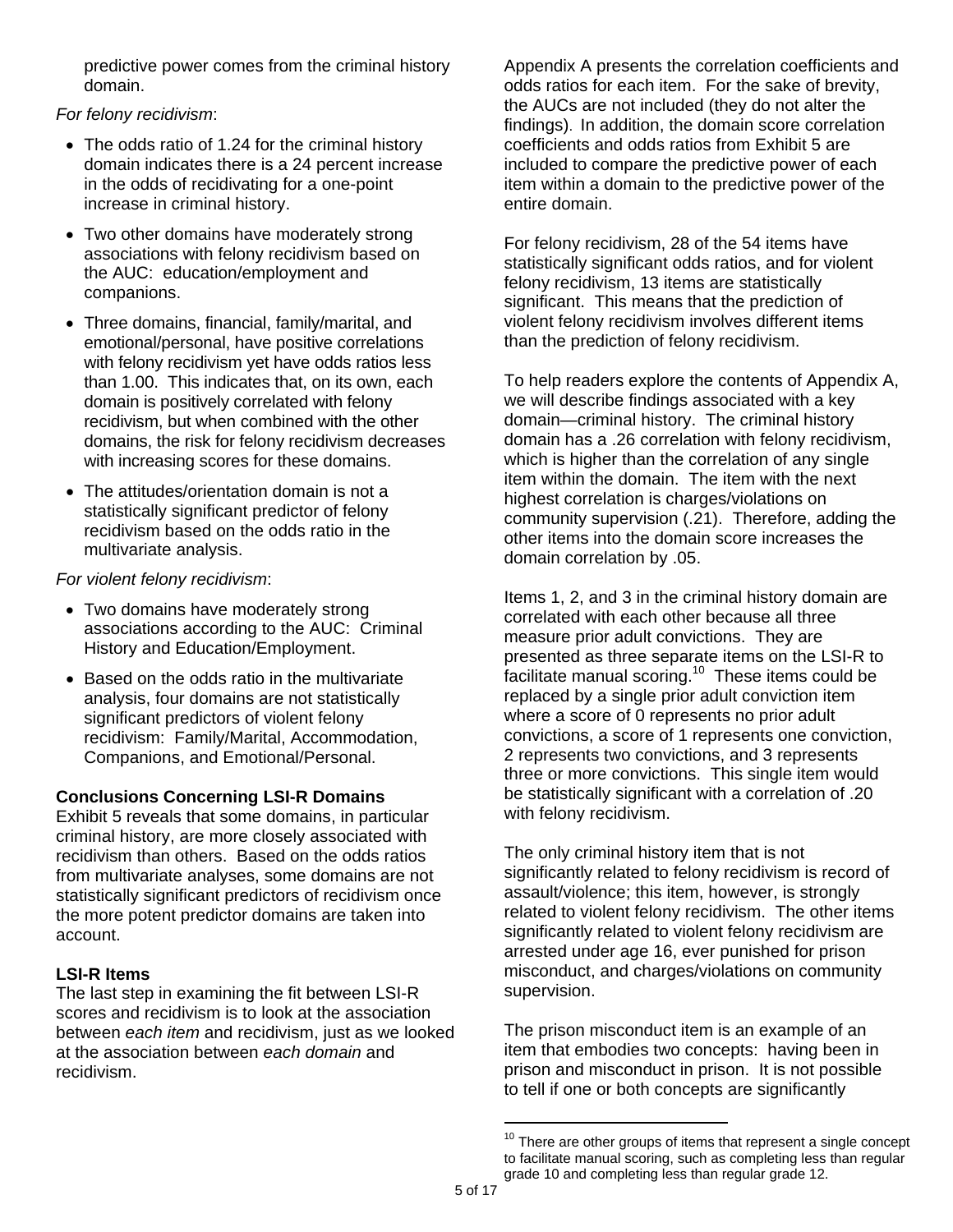associated with recidivism. If an item for prior prison was added to the prediction equation, the misconduct concept could be tested for statistical significance.

The findings related to the financial domain demonstrate that an overall domain score may have a lower correlation than any single item in the domain. The financial domain has a correlation of .06 with felony recidivism. The financial problems item has a correlation of .11 and the reliance on social assistance has a correlation of -.01. When the two items are added to create the domain score, the resulting sum is less correlated with recidivism.

#### **Conclusions Concerning LSI-R Items**

*Appendix A reveals that some items in the LSI-R are better predictors of recidivism than others for Washington State offenders*, particularly when the items are examined using multivariate analyses. That is, it is possible to find a *subset of items* that predict recidivism as well as, if not better than, the entire set of LSI-R items.

In addition, these results indicate that the weight each item receives in scoring might be changed to reflect the item's influence in predicting recidivism.

Finally, predicting violent felony recidivism involves different items than predicting felony recidivism and may require a different equation than the one used for felony recidivism.

#### **Different Subgroups of Offenders**

Thus far, the association between recidivism and the LSI-R has been examined for the entire sample. The previously published research on the LSI-R's validity separates males from females and prison inmates from community supervision offenders. Since this implies there are group differences, it is of interest to examine how the LSI-R works for these subgroups in Washington State.

Exhibit 6 presents the 24-month felony recidivism rates for male and female offenders. The LSI-R scores are represented by deciles. For example, at the 50th decile, the male felony recidivism rate is 29 percent compared with the female rate of 18 percent, an 11 percentage point difference. If the LSI-R had the same association with recidivism for each gender, the recidivism rate for males at each decile would equal the rate for females.

*Exhibit 6* 

**Males vs. Females 24-Month Felony Recidivism Rates** 



Exhibit 7 shows that offenders sentenced to prison (versus community supervision) have consistently higher felony recidivism rates for the same LSI-R scores. At the 50th decile, offenders released from prison have a 36 percent felony recidivism rate compared with 24 percent for those sentenced to community supervision.





#### **Conclusion Concerning Subgroups**

The felony recidivism rates for the same LSI-R scores differ depending on the offender's gender and whether these were prison releases. To adjust for this, separate classifications for each subgroup could be developed, or a revised scoring equation could include these data as additional risk variables.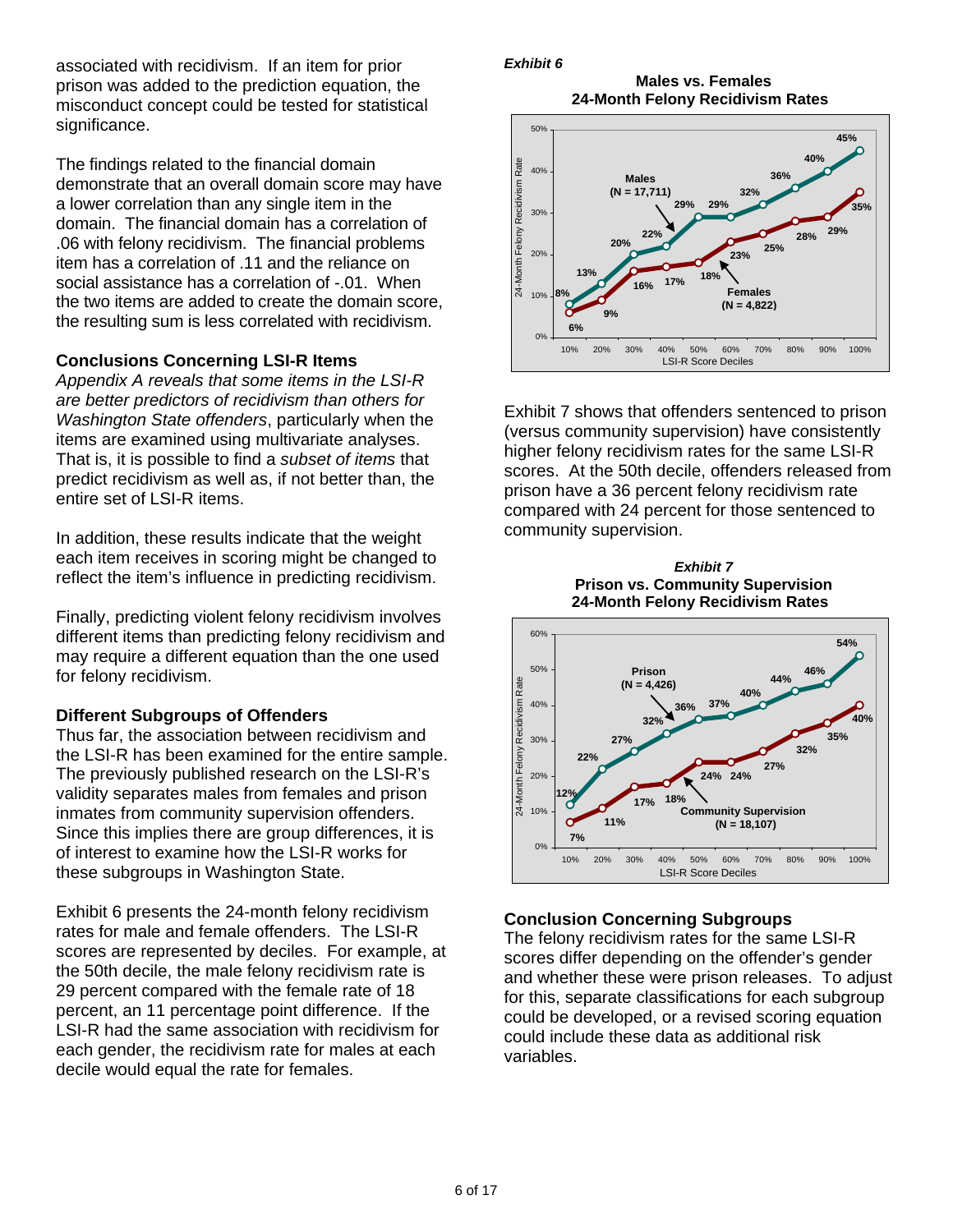## **Conclusion Concerning the Validity of the LSI-R**

The findings in this section of the report indicate that the LSI-R has a *moderately strong association with re-offending*. A more detailed examination reveals that *some domains* and *some items* are *more predictive than others*. In addition, the LSI-R works but *works differently* for various groups of offenders. The next section explores potential enhancements to the DOC risk for re-offense classification.

### **III. ENHANCEMENTS TO THE RISK FOR RE-OFFENSE CLASSIFICATION**

Two approaches could be used to enhance the predictive capability of the LSI-R for DOC:

- *Maintain* the LSI-R as it is and add predictive items to *supplement* the LSI-R score (LSI-R Score Plus New Items), or
- *Exclude non-predictive items* from the LSI-R and add predictive items to *supplement* the LSI-R items (Selected LSI-R and New Items).

In addition, separate prediction equations for felony recidivism and violent felony recidivism are warranted since, as shown in Section II, the items strongly associated with violent felony recidivism are different from those for felony recidivism.

Exhibit 8 compares measures of association for the existing LSI-R with the two approaches for felony and violent felony recidivism. This exhibit reveals the following:

- The LSI-R does not have as strong an association with recidivism as the two proposals that supplement the LSI-R.
- The LSI-R Score Plus New Items and the Selected LSI-R and New Items solutions have equally strong associations with felony and violent felony recidivism.
- The felony recidivism equations predict felony recidivism best, and the violent felony recidivism equations predict violent felony recidivism best.

These findings show no clear advantage for one approach over the other but support having separate equations for felony recidivism and violent felony recidivism. Therefore, the recommendation is to maintain the use of the LSI-R as is and supplement it with additional items (LSI-R Score Plus New Items). This choice, a supplemented LSI-R, keeps open the option of re-analyzing the LSI-R after DOC gains more experience with its use.

*Exhibit 8*  **Measures of Association for Prediction Approaches** 

|                                     | Felony<br><b>Recidivism</b><br>Correlation<br>AUC |      | <b>Violent</b><br>Felony<br><b>Recidivism</b> |      |  |
|-------------------------------------|---------------------------------------------------|------|-----------------------------------------------|------|--|
| <b>Approach</b>                     |                                                   |      | Correlation                                   | AUC  |  |
| <b>Existing LSI-R</b>               | 0.25                                              | 0.66 | 0.12                                          | 0.66 |  |
| <b>LSI-R Score Plus New Items</b>   |                                                   |      |                                               |      |  |
| <b>Felony Recidivism Equation</b>   | 0.42                                              | 0.77 | 0.15                                          | 0.68 |  |
| <b>Violent Felony Equation</b>      | 0.24                                              | 0.66 | 0.27                                          | 0.77 |  |
| <b>Selected LSI-R and New Items</b> |                                                   |      |                                               |      |  |
| <b>Felony Recidivism Equation</b>   | 0.42                                              | 0.78 | 0.16                                          | 0.70 |  |
| <b>Violent Felony Equation</b>      | 0.26                                              | 0.67 | 0.27                                          | 0.77 |  |

Exhibit 9 graphically illustrates the differences in the predictive capability between the LSI-R and the supplemented LSI-R. At lower deciles, the supplemented LSI-R has lower recidivism rates than the existing LSI-R, while at higher deciles the supplemented LSI-R has higher recidivism rates. That is, the supplemented LSI-R does a better job of identifying groups with low recidivism rates and those with high rates.

*Exhibit 9*  **Comparison of LSI-R and Supplemented LSI-R for Felony and Violent Felony Recidivism** 



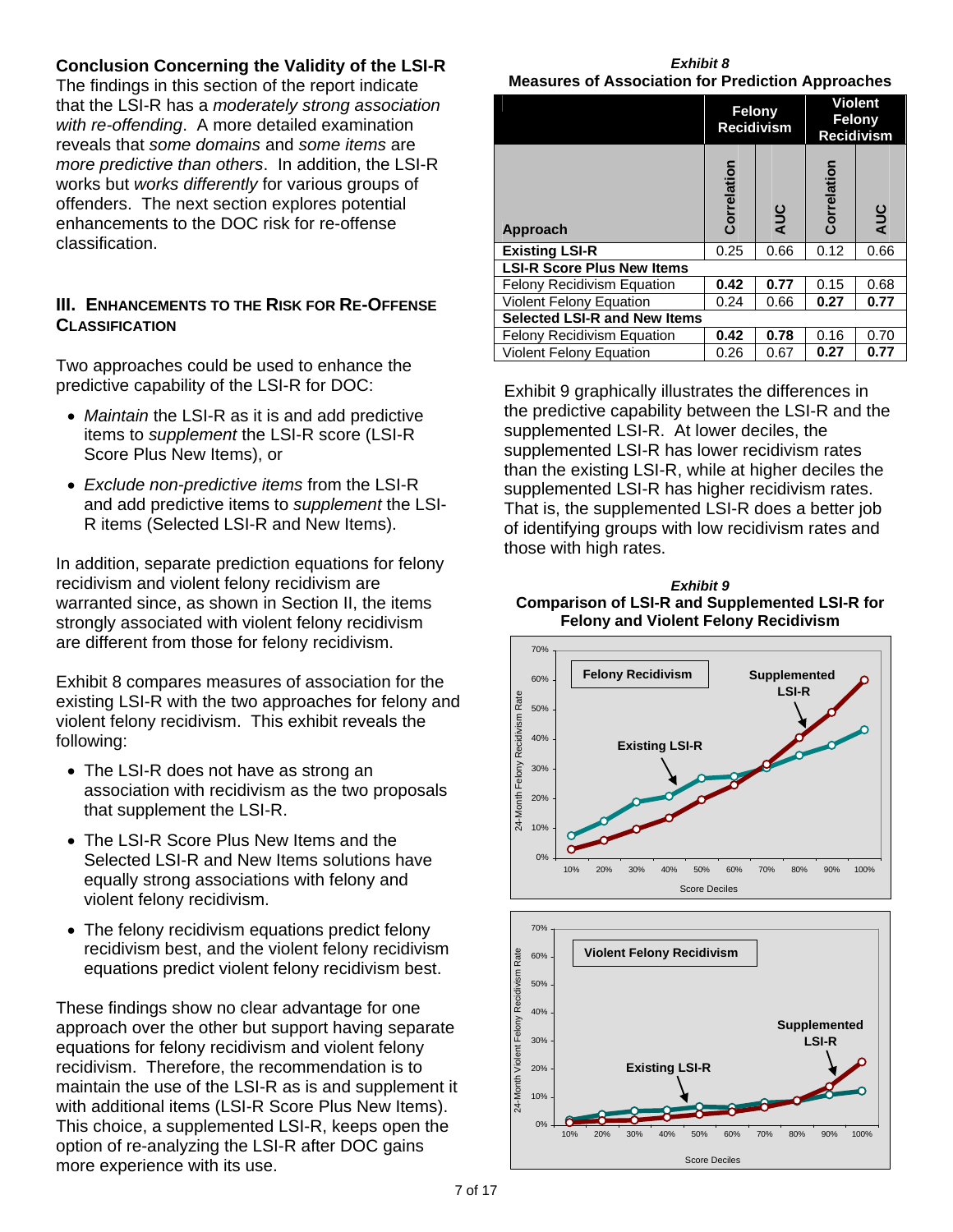Exhibit 10 graphically displays the recidivism rates for scores from the supplemented LSI-R for felony and violent felony recidivism. The scores from each equation have been transformed to a common scale that varies from 0 to 100 points. Rather than a straight line relationship, the recidivism rates stay lower for the lower scores, start to increase more rapidly at about 22 points, and then the increase tapers off somewhat at about 40 points. These results indicate slightly more distinct changes in felony recidivism as the scores increase. However, there still are no obvious abrupt changes in recidivism to definitively establish risk level cut-off scores. Recidivism rates most likely vary more at higher scores because, as Exhibit 11 demonstrates, there are few offenders with scores at the high end of the score range.

*Exhibit 10*  **24-Month Recidivism Rates for the Supplemented LSI-R Risk Equations** 



The percentage distribution of scores for both the felony and violent felony risk equations are shown in Exhibit 11. As in Exhibit 10, both sets of scores are standardized to range from 0 to 100 points. Both sets of scores are skewed, having more scores in the lower portion of the range. The distribution of violent felony scores is more tightly clustered at the low end than is the case with the felony scores. This pattern is consistent with a small portion of the sample recidivating with a violent felony, so most of the sample should have low scores. The felony recidivism rate is higher, so there should be fewer offenders with lower scores and more offenders with higher scores, which is the case.

#### *Exhibit 11*  **Percentage Distribution of Scores for the Supplemented LSI-R Risk Equations**



### **Different Subgroups of Offenders**

The next question is whether the supplemented LSI-R adequately accounts for the gender and type of sentence differences observed with the LSI-R. In Exhibits 12 and 13, the felony recidivism rates for the supplemented LSI-R are displayed by gender and then type of sentence. At each decile, the recidivism rate for males is nearly the same as that for females, and the same holds true for type of sentence. That is, the supplemented LSI-R adequately rectifies the gender and type of sentence differences observed using the LSI-R alone.

DOC management requested that the Institute determine how the supplemented LSI-R works in relation to offender ethnicity. Exhibit 14 illustrates that a gap of about 5 percentage points in felony recidivism remains between whites and non-whites, a statistically significant difference.<sup>11</sup>



*Exhibit 12*  **Felony Recidivism Rates by Gender: Supplemented LSI-R Felony Recidivism Equation** 

 $\overline{a}$ 

 $11$ The same analysis reveals a 10 percentage point difference between whites and non-whites for the LSI-R.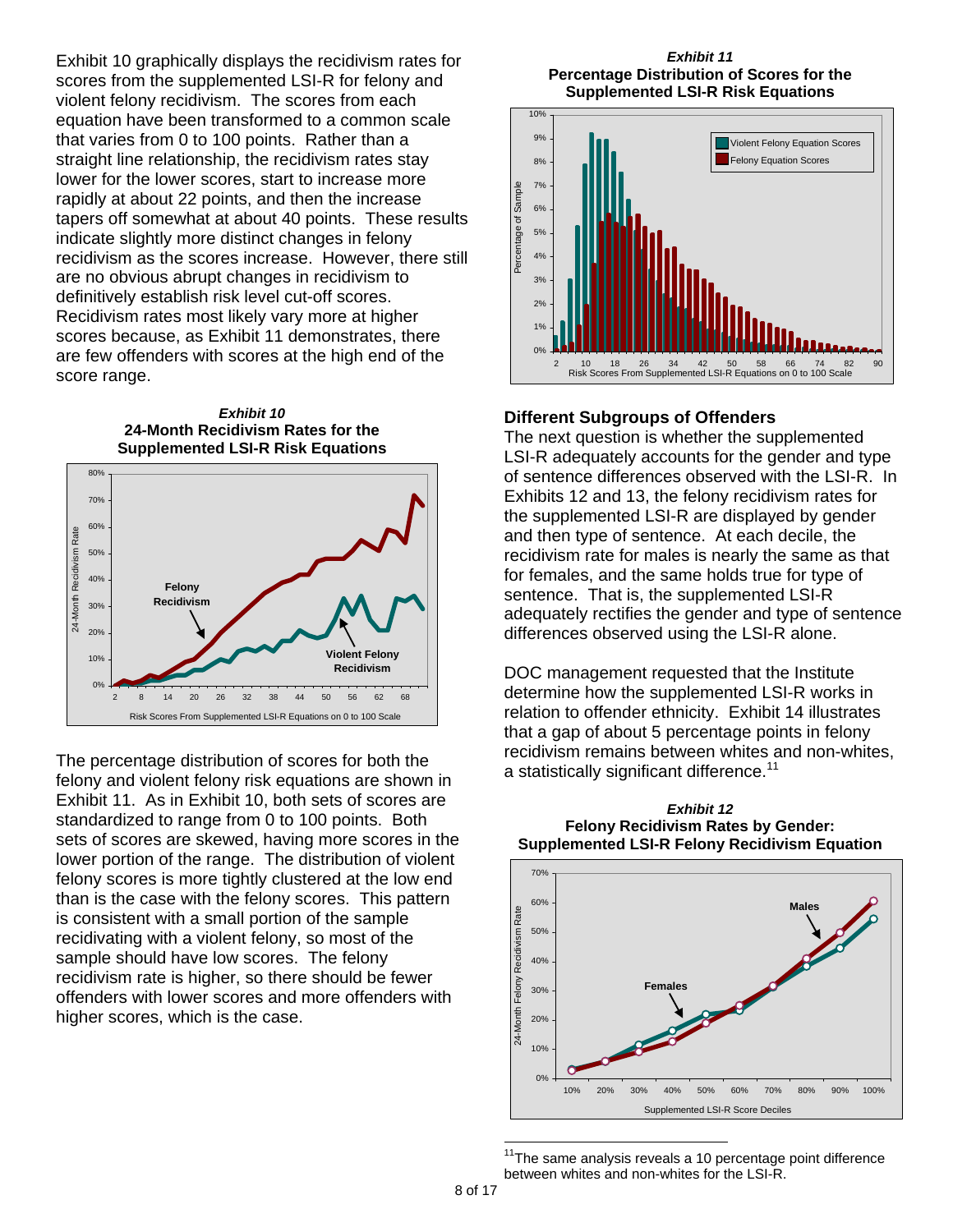#### *Exhibit 13*  **Felony Recidivism Rates by Sentence Type: Supplemented LSI-R Felony Recidivism Equation**



*Exhibit 14*  **Felony Recidivism Rates by Ethnicity: Supplemented LSI-R Felony Recidivism Equation**



The next section describes how the supplemented LSI-R scoring for felony and violent felony recidivism can be combined into a single risk classification.

## **IV. PROPOSED RISK CLASSIFICATION**

Forming a single risk for re-offense classification based on the supplemented LSI-R for felony and violent felony prediction involves three steps:

- Selecting cut-off scores to create low-, moderate-, and high-risk groups for each set of scores;
- Examining the recidivism rates for all combinations of the resulting risk groups; and
- Combining these groups into a single classification.

As with the LSI-R, the recidivism rates for the supplemented LSI-R increase uniformly with increasing risk scores, and there is no abrupt

change in recidivism rates from one score to the next. As a result, there are no obvious "cut-off scores" defining risk categories.

One method for choosing cut-off scores is to have an equal percentage of the total sample in each risk group. That is, for three risk groups, each group would contain one-third of the sample. An alternative is to establish definitions for each risk level, with low risk defined as a 10 percent recidivism rate and high risk as a 50 percent rate. However, these intuitively appealing definitions need to be adjusted for recidivism base rates that are much lower or higher. For example, the base rate for violent felony recidivism is already 6.7 percent.

A third choice is to establish high- and low-risk groups that have recidivism rates distinctly different from those of the entire sample. The moderate-risk group, being neither low nor high risk, should have a recidivism rate about equal to the rate for the entire sample. For example, the low-risk group could have a rate that is one-third the rate of the entire sample, and the high-risk group's rate could be three times the rate of the entire sample. This third approach is used to create distinctly low- and high-risk groups.

Exhibit 15 displays the cut-off scores, recidivism rates, and percentage of the sample for each risk group for the felony and violent felony prediction equations. The low-risk felony recidivism group has a 7.7 percent felony recidivism rate, while the high risk felony recidivism group has a 49.9 percent rate. The low-risk violent felony recidivism group has a 1.9 percent violent felony recidivism rate and the highrisk violent felony group a 20.0 percent rate. As intended, the recidivism rates for the three risk groups are all distinctly different.

| <b>Felony Equation</b> |                          |                                               |                                    |  |  |  |
|------------------------|--------------------------|-----------------------------------------------|------------------------------------|--|--|--|
| <b>Risk</b>            | Cut-Off                  | Felony                                        | <b>Percent of</b>                  |  |  |  |
| Level                  | <b>Scores</b>            | <b>Recidivism</b>                             | <b>Sample</b>                      |  |  |  |
| Low                    | 0 to 325                 | 7.7%                                          | 39%                                |  |  |  |
| <b>Moderate</b>        | 326 to 484               | 25.0%                                         | 31%                                |  |  |  |
| High                   | 485 to 1304              | 49.9%                                         | 30%                                |  |  |  |
| <b>All Levels</b>      |                          | 25.7%                                         | 100%                               |  |  |  |
|                        |                          | <b>Violent Felony Equation</b>                |                                    |  |  |  |
| <b>Risk</b><br>Level   | Cut-Off<br><b>Scores</b> | <b>Violent</b><br>Felony<br><b>Recidivism</b> | <b>Percent of</b><br><b>Sample</b> |  |  |  |
| Low                    | 0 to 100                 | 1.9%                                          | 43%                                |  |  |  |
| <b>Moderate</b>        | 101 to 184               | 6.8%                                          | 42%                                |  |  |  |
| High                   | 185 to 600               | 20.0%                                         | 15%                                |  |  |  |
| <b>All Levels</b>      |                          | 6.7%                                          | 100%                               |  |  |  |

*Exhibit 15*  **Cut-Off Scores Based on Supplemented LSI-R**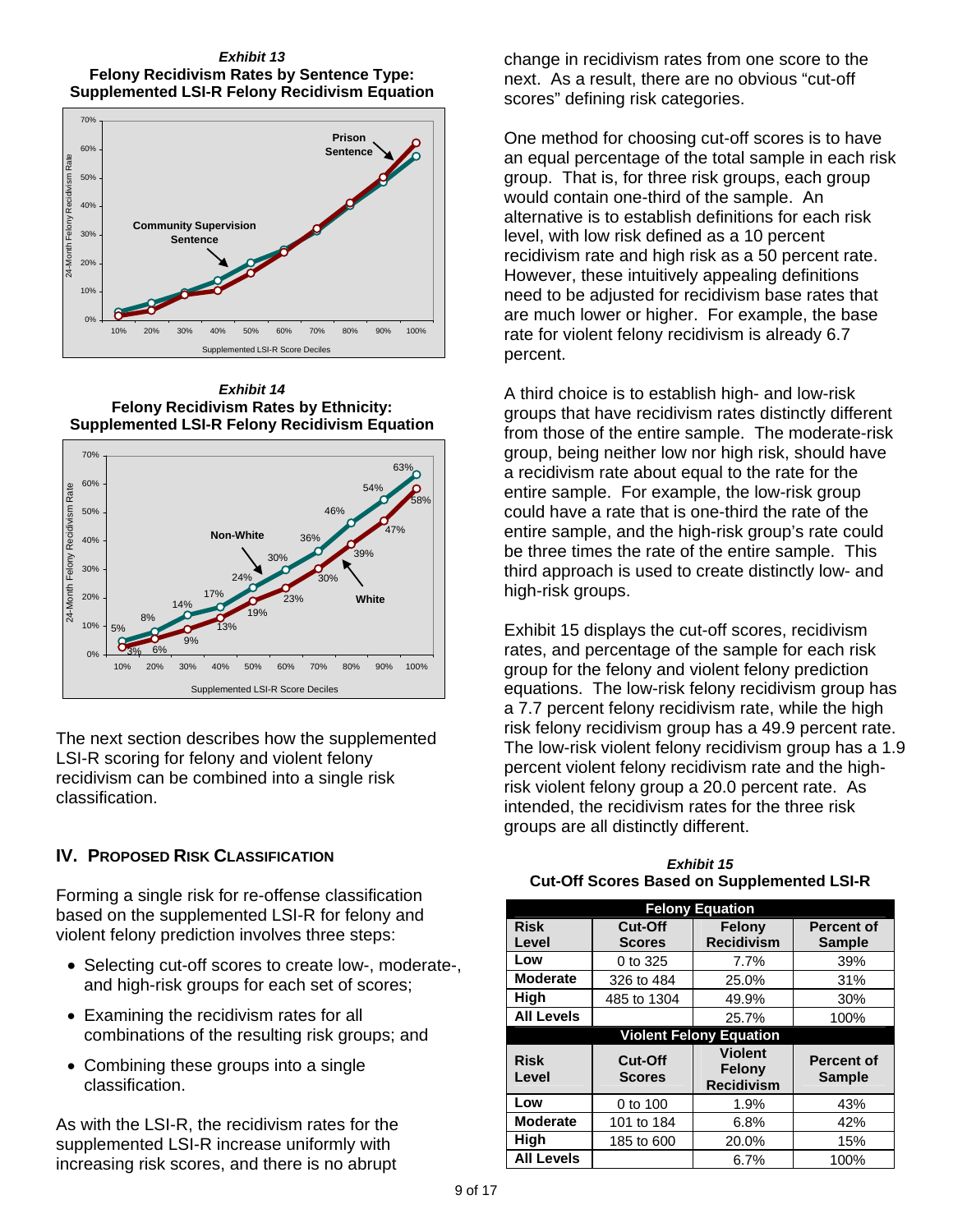Exhibit 16 displays the percentage of the sample and recidivism rates for each combination of the felony risk and violent felony risk groups. The first bar on the left represents offenders at high risk for violent felony recidivism and high risk for felony recidivism. This group accounts for 11 percent of the sample, has a 21 percent violent felony recidivism rate, and a 52 percent felony recidivism rate. The felony rate includes violent felonies, so the difference between these rates is the nonviolent felony recidivism rate.

The second bar represents offenders at high risk for violent felony recidivism but moderate risk for felony recidivism. This group, which includes only three percent of the sample, has a 20 percent violent recidivism rate but only a 31 percent felony rate. Since violent felony recidivism is costly to society, the individuals from the first two bars are combined to form a high-risk for violent felony recidivism category.

The next groups that stand out in Exhibit 16 are those with high felony but not violent felony recidivism rates. This high-risk for felony recidivism group includes those with a high felony but either moderate or low violent felony risk level.

The low-risk group is easily identified as those with a low-risk level for both felony and violent felony recidivism.

Finally, the moderate felony recidivism risk level group consists of the remaining groups.





Exhibit 17 shows the recidivism rates and percentage of the sample for each category in the recommended risk classification. Thirty-eight percent of the sample is classified as low risk, having 8 percent and 2 percent felony and violent felony recidivism rates, respectively. The high violent felony risk group accounts for 14 percent of the sample and has a 21 percent violent felony recidivism rate, while the high felony risk group has a 49 percent felony recidivism rate and represents 19 percent of the sample.

*Exhibit 17*  **Proposed Risk Classification** 

|                     |            | Felony            | <b>Violent Felony</b> |
|---------------------|------------|-------------------|-----------------------|
| <b>Risk</b>         | Percentage | <b>Recidivism</b> | <b>Recidivism</b>     |
| Group               | of Sample  | Rate              | Rate                  |
| Low                 | 38%        | 8%                | 2%                    |
| Moderate            | 29%        | 24%               | 5%                    |
| <b>High Felony</b>  | 19%        | 49%               | 7%                    |
| <b>High Violent</b> |            |                   |                       |
| Felony              | 14%        | 47%               | 21%                   |
| <b>Total</b>        | 100%       | 26%               | 7%                    |

#### **Conclusions Concerning the Recommended Classification**

A classification can be constructed for Washington State combining the existing LSI-R instrument with supplemental items that improves the prediction of both felony and violent felony recidivism. The implementation of this risk classification is feasible because the supplemental information is readily available, and the DOC computer system can be modified to calculate the risk classification. If DOC chooses to implement this classification, it is recommended that the Institute and DOC work together to ensure appropriate definitions are followed and the classification is accurately automated.

## **V. THE RMI AND PROPOSED RISK CLASSIFICATION**

As mentioned in the background section, DOC's RMI classification combines the LSI-R and harmdone measures to form four levels: RMA and RMB for higher-risk/harm-done offenders and RMC and **7%** RMD for lower-risk/harm-done offenders.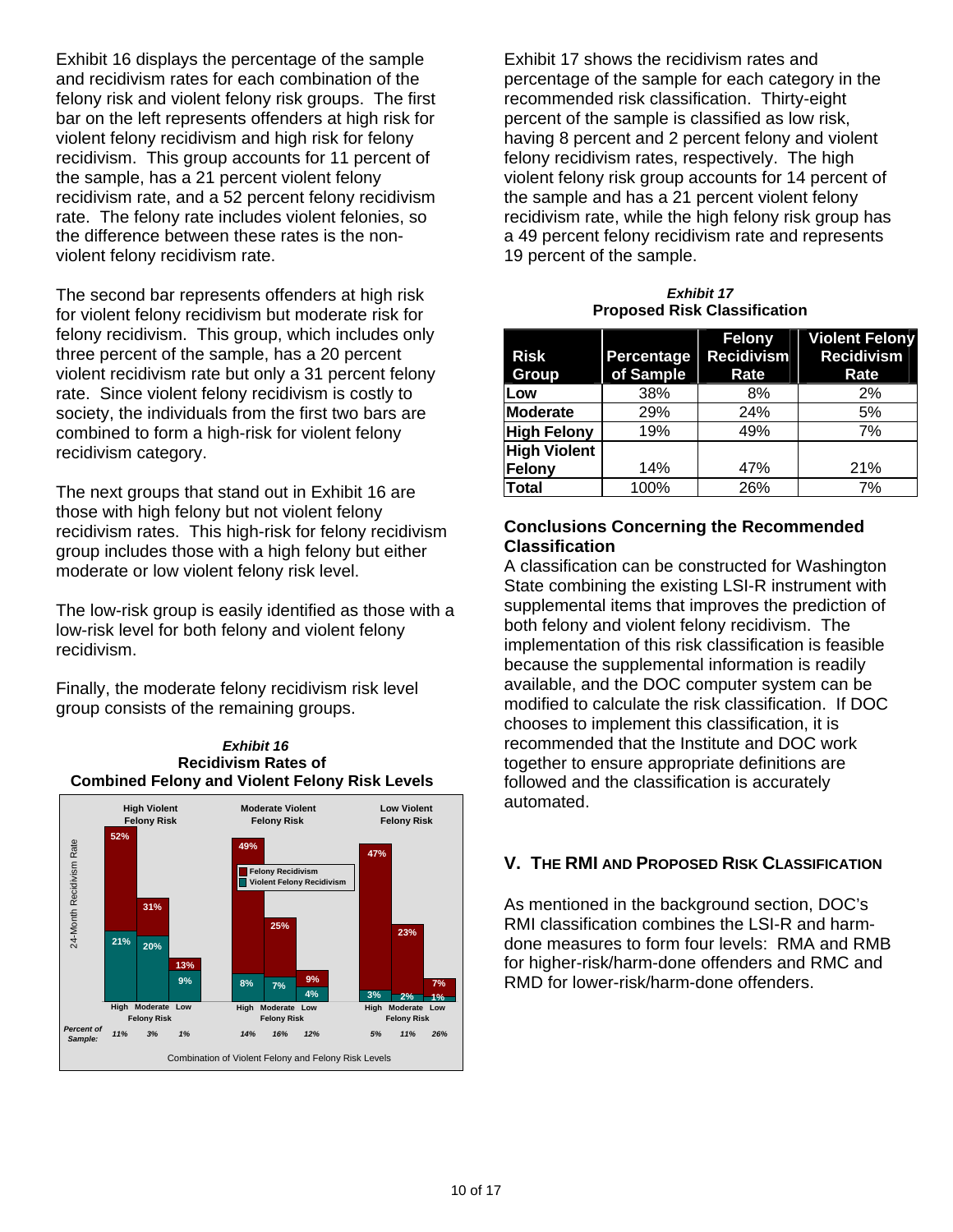Exhibit 18 shows the percentage of low, moderate, high felony, and high violent felony risk offenders within each RMI level. For offenders in the RMA level, 44 percent are high violent felony risk while only 12 percent are high felony risk. That is, a large portion of the higher-risk offenders who have done harm in the past have a high likelihood of doing harm in the future. However, another 44 percent in the RMA are classed as posing a moderate (19 percent) or low (25 percent) risk for future offending.

Thirty-nine percent of the RMBs are high violent felony risk and another 29 percent are high felony risk. The remaining 32 percent of RMBs are moderate or low risk. In the RMD level, 62 percent of offenders are low risk and 8 and 7 percent are high felony and high violent felony risk, respectively.





## **Conclusions Concerning the Recommended Risk Classification and the RMI**

The recommended risk classification and the RMI fit together fairly well in that the RMI's higher-risk levels (RMA and RMB) have a high portion of offenders predicted to be a high violent felony risk, and most of the lower-risk RMDs have a low predicted risk level. The RMCs are a mixture of predicted risk levels. These findings have implications for the RMI, primarily because the proposed risk classification predicts the likelihood for future harm done (violent felony recidivism). If DOC chooses to implement the proposed risk classification, it will need to reexamine the RMI classification, as well.

#### **VI. RE-INCARCERATION RATES**

In this last section, we shift interest from re-offending to comparing re-incarceration rates previously published for the LSI- $R^{12}$  with similar data for Washington State. The published materials for the LSI-R include the ColorPlot Profile Form, which displays data for a sample of 956 male Canadian inmates. The LSI-R scores are divided into five categories: Low Risk (0 to 13), Low/Moderate Risk (14 to 23), Moderate Risk (24 to 33), Medium/High Risk (34 to 40), and High Risk (41 to 54). The outcome measure is defined as re-incarceration, in jail or in prison, within one year following release.

Exhibit 19 compares the male Canadian inmate reincarceration data with data for male prison inmates in our study sample. Overall, the Washington State re-incarceration rates are remarkably close to the published Canadian rates. For example, the Canadian inmates with a low/moderate LSI-R score had a 31 percent re-incarceration rate compared with 33 percent for Washington State inmates. The two groups differ in the low-risk and high-risk categories. Washington State's low-risk inmates have a higher return rate (18 percent vs. 12 percent), and Washington's high-risk inmates have a lower return rate (67 percent vs. 76 percent).

*Exhibit 19*  **Male Offender Re-incarceration Rates Within One Year of Release From Prison: Canadian vs. Washington State Samples** 



 $12$ Multi-Health Systems, Inc. holds copyrights to the LSI-R.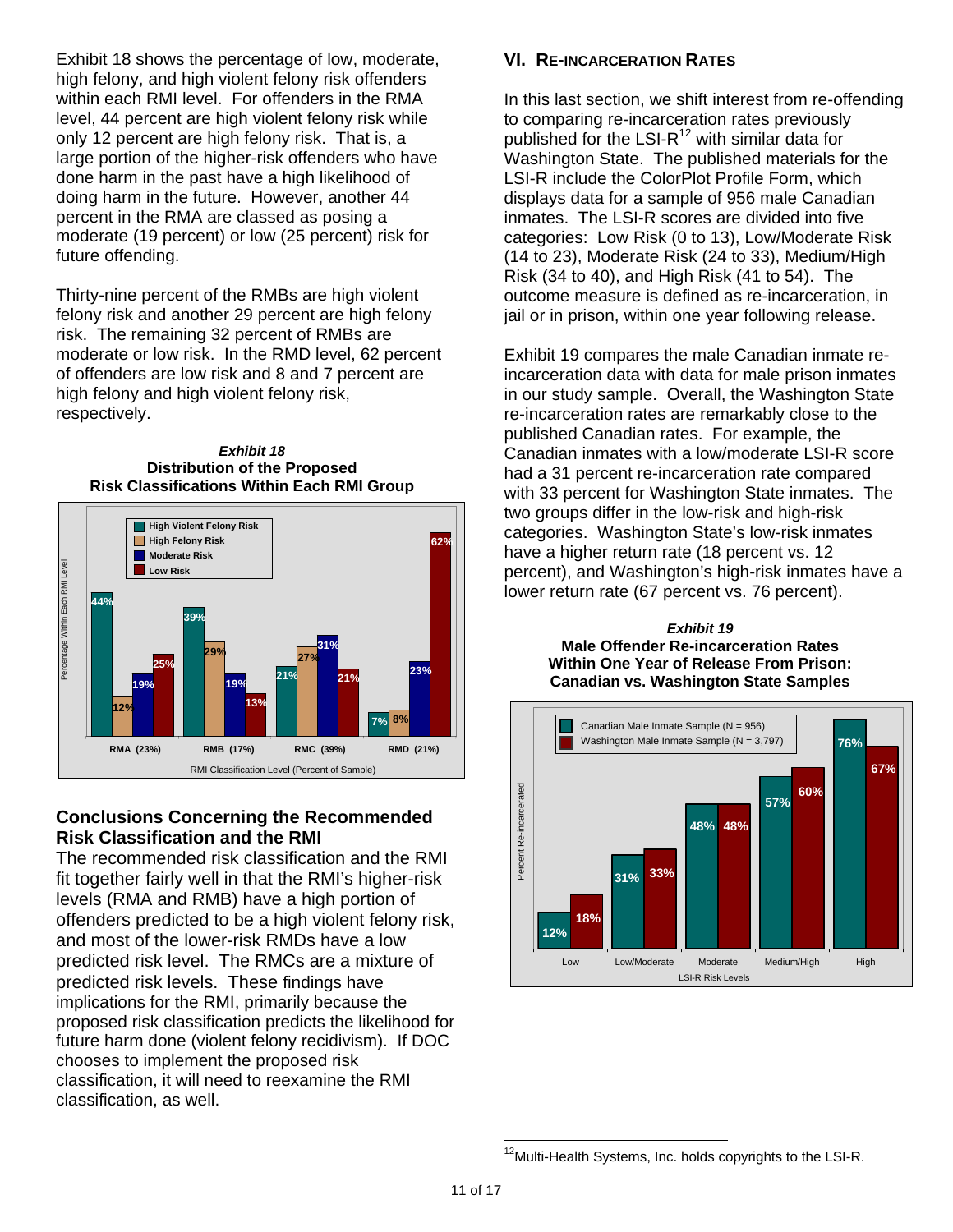Exhibit 20 displays the percentage distribution of LSI-R scores for the Canadian and Washington State sample of male inmates.

The percentage distribution is fairly similar for both samples. For example, 40 percent of the 956 Canadians are moderate risk compared with 37 percent of the Washington sample.





The correlation coefficient between the LSI-R and re-incarceration for male inmates is 0.27. The AUC of 0.66 indicates a moderately strong association. The association is not stronger because 74 percent of the Washington State sample is in the low/moderate and moderate categories (37 percent plus 37 percent). These two categories do not strongly discriminate between inmates who are reincarcerated and those not re-incarcerated.

The ColorPlot Profile Form also provides distribution of LSI-R scores for 1,414 Canadian female inmates. Re-incarcerations rates are not provided. Exhibit 21 compares the Canadian data with data from a sample of 629 Washington State female inmates. The Canadian sample has a much higher percentage of female inmates in the low-risk category (51 percent) than the Washington State female inmate sample (8 percent). That is, the Canadian female sample has a much lower-risk profile than the Washington State sample.

#### *Exhibit 21*  **Female Inmate LSI-R Scores: Canadian vs. Washington State Samples**



### **Conclusions Concerning Re-incarceration Rates**

Exhibits 20 and 21 demonstrate that the "advertised" validity of the LSI-R, based on re-incarcerations, holds up well for Washington State male inmates. However, Washington's female inmates have a much higher risk profile than the Canadian sample.

## **VII. Summary of Findings**

#### **Analyses of the LSI-R**

This study found that the LSI-R has a moderately strong association with re-offending. The LSI-R scores exhibit no large distinct changes in recidivism rates from one LSI-R score to the next. This means there are no naturally occurring "cut-off scores" that define obvious risk categories.

A more detailed examination reveals that some domains and some items are more predictive than others. In addition, the LSI-R works but works differently for various groups of offenders.

#### **Recommended Risk Classification**

A classification can be constructed for Washington State combining the existing LSI-R instrument with supplemental items that improves the prediction of both felony and violent felony recidivism. The implementation of this risk classification is feasible because the supplemental information is readily available and the DOC computer system can be modified to calculate the risk classification.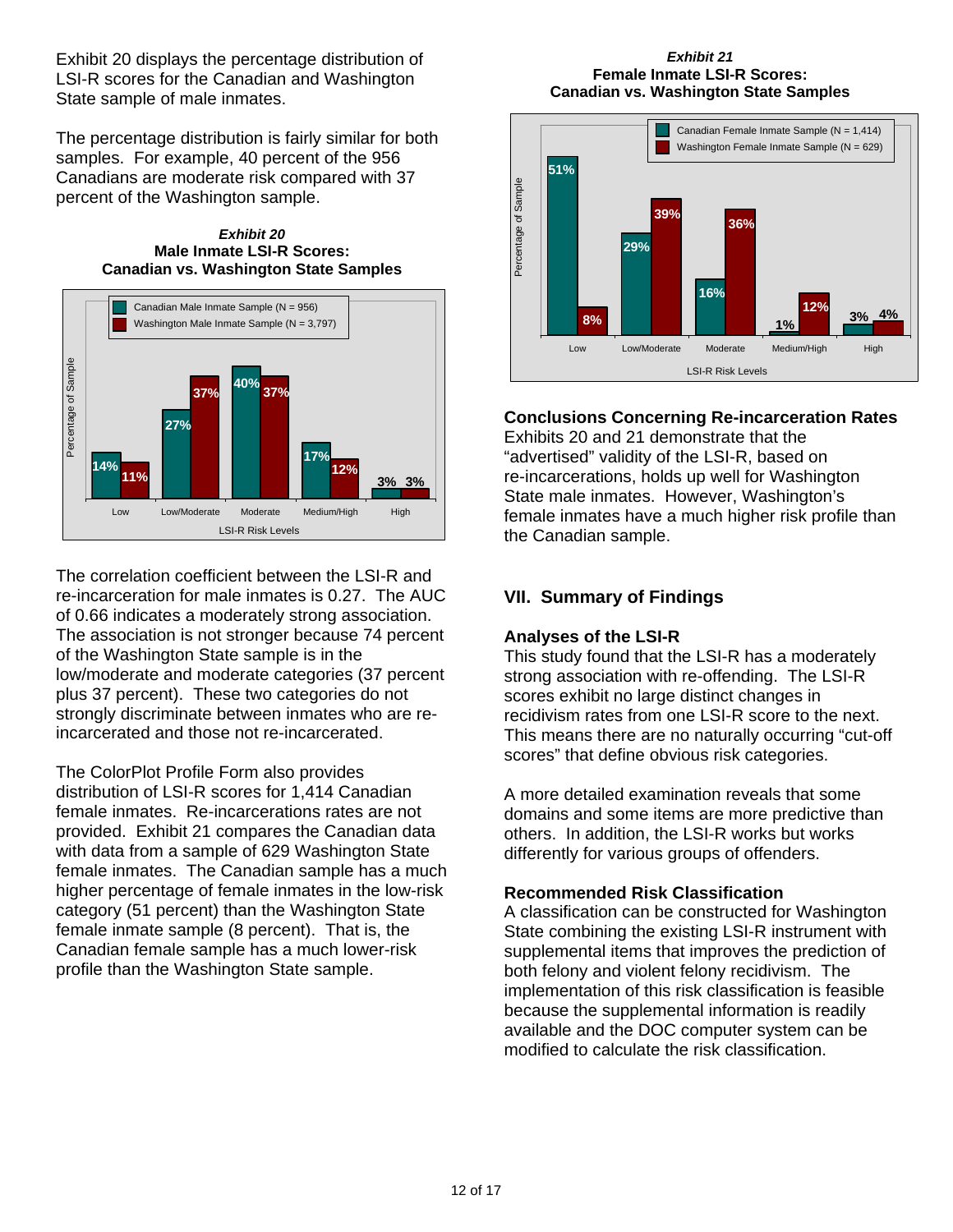If it is decided to implement this revised classification, it is important that the Institute and DOC work together to ensure appropriate definitions are followed and the classification is accurately automated.

#### **Recommended Risk Classification and the RMI**

The recommended risk classification and the RMI fit together fairly well in that the RMI's higher-risk levels (RMA and RMB) have a high portion of offenders predicted to be a high violent felony risk, and most of the lower-risk RMDs have a low predicted risk level. The RMCs are a mixture of predicted risk levels. These findings have

implications for the RMI, primarily because the proposed risk classification predicts the likelihood for future harm done (violent felony recidivism). If it is decided to implement the proposed risk classification, DOC will need to reexamine the RMI classification, as well.

### **Re-incarceration Rates**

The "advertised" validity of the LSI-R based on reincarcerations for a sample of Canadian offenders holds up well for Washington State male inmates. However, the Washington female inmates have a much higher risk profile than the Canadian sample.

*For more information, contact Robert Barnoski (360) 586-2744, barney@wsipp.wa.gov, or Steve Aos (360) 586-2740, saos@wsipp.wa.gov.* 

#### **ACKNOWLEDGEMENTS**

The authors wish to thank John Miller and Laura Harmon from the Institute for maintaining the Institute's criminal justice databases and ensuring that the study data set was properly constructed. We also wish to thank Doug Hasselbach, Kevin Mauss, and Anne Fiala from the Department of Corrections for providing valuable insight.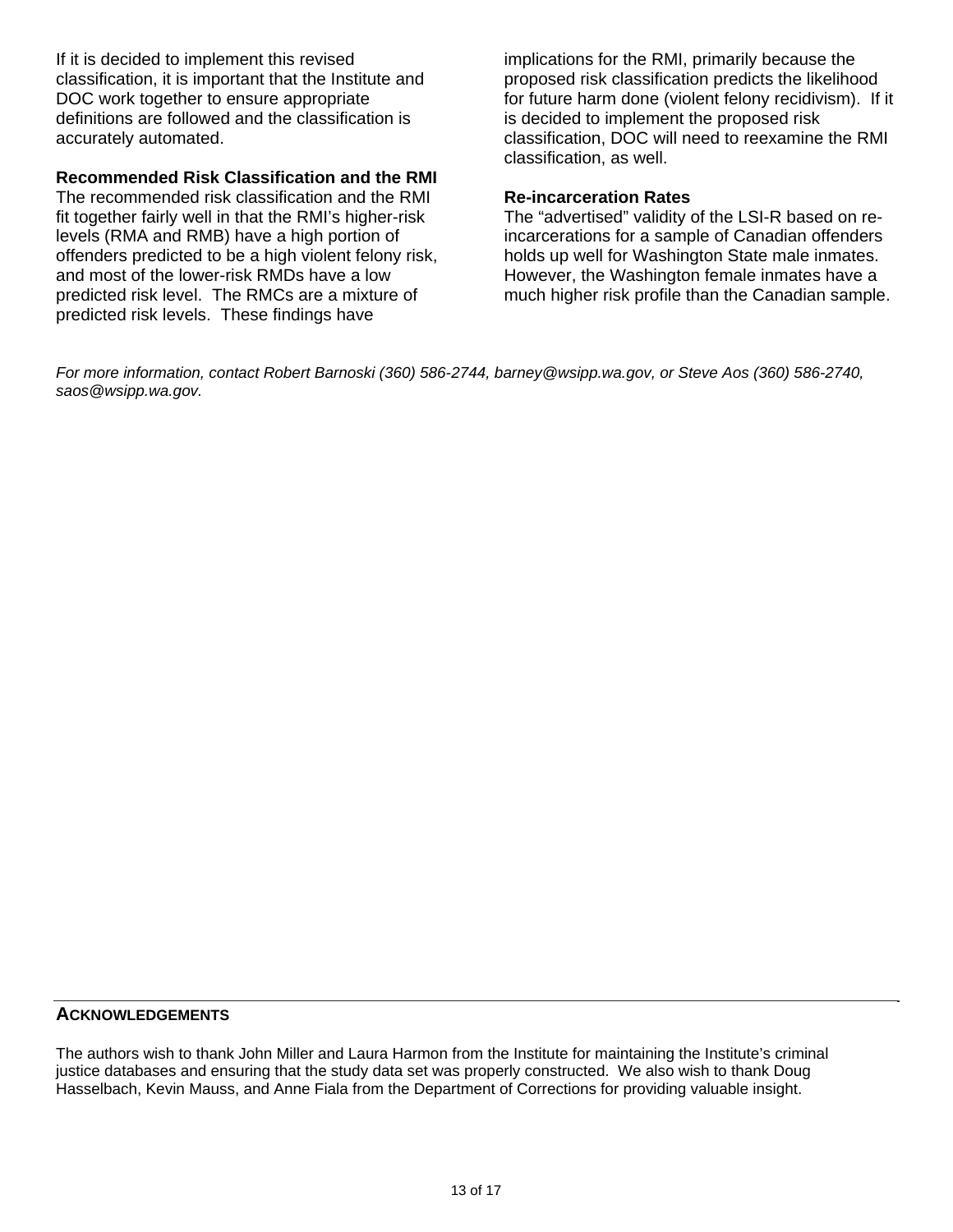# **APPENDIX A: MEASURES OF ASSOCIATION BETWEEN ITEMS AND RECIDIVISM**

|                                    | <b>Felony Recidivism</b> |                     | <b>Violent Felony Recidivism</b> |                   |  |
|------------------------------------|--------------------------|---------------------|----------------------------------|-------------------|--|
| <b>LSI-R Item</b>                  | <b>Correlation</b>       | <b>Odds Ratio</b>   | <b>Correlation</b>               | <b>Odds Ratio</b> |  |
| <b>Criminal History Domain</b>     | 0.26                     | 1.24                | 0.14                             | 1.22              |  |
| 1.                                 | 0.15                     | $1.22**$            | 0.06                             | 1.01              |  |
| 2.                                 | 0.19                     | 1.08                | 0.07                             | 1.16              |  |
| 3.                                 | 0.20                     | $1.36**$            | 0.08                             | 0.98              |  |
| 4.                                 | 0.07                     | $1.12*$             | 0.02                             | 1.02              |  |
| 5.                                 | 0.14                     | $1.25**$            | 0.10                             | $1.43**$          |  |
| 6.<br>7.                           | 0.13<br>0.11             | $1.14*$<br>$1.31**$ | 0.06<br>0.03                     | 1.15<br>0.95      |  |
| 8.                                 | 0.19                     | $1.47**$            | 0.09                             | $1.26***$         |  |
| 9.                                 | 0.21                     | $1.38**$            | 0.09                             | $1.35**$          |  |
| 10.                                | 0.06                     | 0.96                | 0.12                             | $2.23**$          |  |
| <b>Education/Employment Domain</b> | 0.19                     | 1.08                | 0.10                             | 1.08              |  |
| 11.                                | 0.12                     | $1.18***$           | 0.06                             | $1.32**$          |  |
| 12.                                | 0.16                     | $1.22**$            | 0.06                             | 1.03              |  |
| 13.                                | 0.11                     | $1.11*$             | 0.06                             | 1.14              |  |
| 14.                                | 0.02                     | $0.82**$            | 0.00                             | $0.78***$         |  |
| 15.                                | 0.07                     | 0.99                | 0.03                             | 0.89              |  |
| 16.                                | 0.12                     | $1.11*$             | 0.05                             | 1.04              |  |
| 17.                                | 0.12                     | $1.14**$            | 0.09                             | $1.42**$          |  |
| 18.                                | 0.12<br>0.12             | 1.00                | 0.06                             | 1.05              |  |
| 19.<br>20.                         | 0.11                     | 1.01<br>1.03        | 0.06<br>0.06                     | 1.06<br>0.92      |  |
| <b>Financial Domain</b>            | 0.06                     | 0.92                | 0.02                             | 0.84              |  |
| 21.                                | 0.11                     | $1.06*$             | 0.05                             | 1.00              |  |
| 22.                                | $-0.01$                  | $0.79**$            | $-0.02$                          | $0.78**$          |  |
| <b>Family Domain</b>               | 0.10                     | 0.98                | 0.06                             | 1.04              |  |
| 23.                                | 0.04                     | 1.03                | 0.05                             | $1.19**$          |  |
| 24.                                | 0.04                     | 0.95                | 0.03                             | 1.02              |  |
| 25.                                | 0.06                     | 0.96                | 0.03                             | 0.93              |  |
| 26.                                | 0.08                     | 0.99                | 0.03                             | 0.95              |  |
| <b>Accommodation Domain</b>        | 0.13                     | 1.07                | 0.06                             | 1.04              |  |
| 27.                                | 0.07                     | 1.08                | 0.03                             | 0.94              |  |
| 28.                                | 0.09                     | 1.02                | 0.04                             | 1.06              |  |
| 29.                                | 0.09                     | $1.09*$             | 0.04                             | 1.09              |  |
| <b>Leisure/Recreation Domain</b>   | 0.13                     | 1.09                | 0.06                             | 1.08              |  |
| 30.                                | 0.10                     | 1.06                | 0.04                             | 0.95              |  |
| 31.                                | 0.12                     | 1.03                | 0.07                             | 1.09              |  |
| <b>Companions Domain</b>           | 0.18                     | 1.13                | 0.07                             | 1.03              |  |
| 32.<br>33.                         | 0.01<br>0.16             | 0.90<br>$1.35**$    | 0.01<br>0.05                     | 0.95<br>1.01      |  |
| 34.                                | 0.16                     | 1.06                | 0.06                             | 1.03              |  |
| 35.                                | 0.11                     | 1.11                | 0.06                             | $1.38*$           |  |
| 36.                                | 0.11                     | 1.04                | 0.05                             | 0.87              |  |
| <b>Alcohol/Drug Problem Domain</b> | 0.14                     | 1.02                | 0.04                             | 0.97              |  |
| 37.                                | 0.02                     | $0.88**$            | 0.04                             | 0.92              |  |
| 38.                                | 0.17                     | $1.38**$            | 0.03                             | 1.13              |  |
| 39.                                | 0.02                     | $0.88**$            | 0.05                             | $1.11*$           |  |
| 40.                                | 0.14                     | $1.12**$            | 0.02                             | $0.90*$           |  |
| 41.                                | 0.10                     | 1.00                | 0.03                             | 1.05              |  |
| 42.                                | 0.10                     | 1.00                | 0.03                             | 1.02              |  |
| 43.                                | 0.12                     | $1.13***$           | 0.03                             | 0.98              |  |
| 44.<br>45.                         | 0.05<br>0.08             | 0.94<br>$0.90*$     | 0.00<br>0.02                     | $0.83*$<br>0.91   |  |
| <b>Emotional/Personal Domain</b>   |                          |                     |                                  |                   |  |
| 46.                                | 0.01<br>0.00             | 0.92<br>$0.92*$     | 0.01<br>0.01                     | 0.97<br>1.01      |  |
| 47.                                | 0.01                     | 1.10                | 0.01                             | 1.06              |  |
| 48.                                | 0.04                     | $0.92*$             | 0.02                             | 0.93              |  |
| 49.                                | $-0.02$                  | 0.95                | $-0.01$                          | 0.86              |  |
| 50.                                | 0.00                     | 0.93                | 0.01                             | 0.99              |  |
| <b>Attitude/Orientation Domain</b> | 0.12                     | 1.00                | 0.08                             | 1.07              |  |
| 51.                                | 0.09                     | 1.00                | 0.07                             | 1.06              |  |
| 52.                                | 0.11                     | 1.00                | 0.07                             | 1.02              |  |
| 53.                                | 0.04                     | $0.89**$            | 0.04                             | 0.89              |  |
| 54.                                | 0.11                     | $1.14**$            | 0.07                             | 1.15              |  |

\*Odds Ratio significant at the .05 probability level. \*\*Odds Ratio significant at the .01 probability level.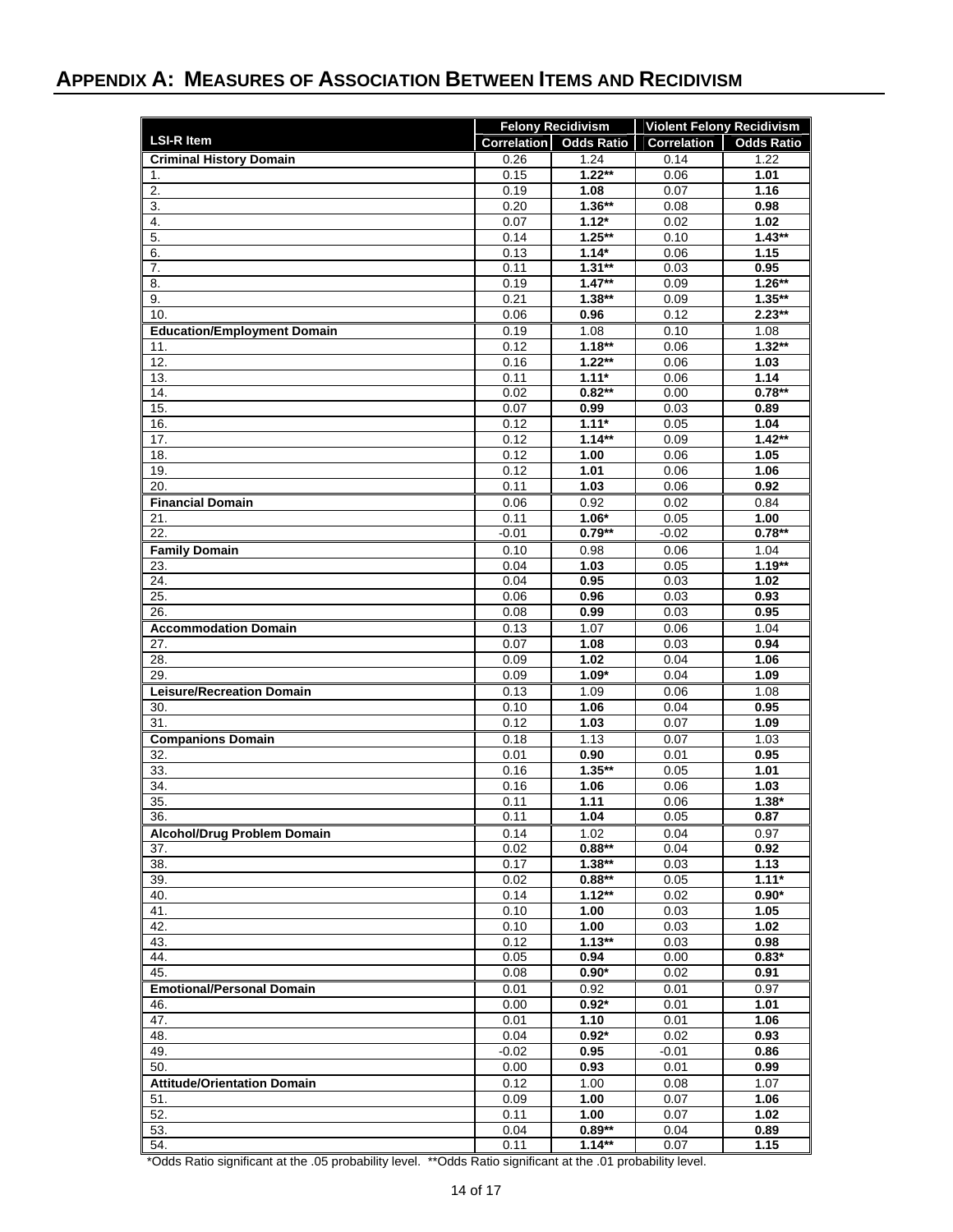# **APPENDIX B: PROPOSED RECIDIVISM MODELS: LSI-R SCORE PLUS NEW ITEMS**

|                                                       | LOGISTIC REGRESSION RESULTS FOR Z4-MONTH FELONY RECIDIVISM |                  |                 |                  |               |  |  |  |
|-------------------------------------------------------|------------------------------------------------------------|------------------|-----------------|------------------|---------------|--|--|--|
|                                                       |                                                            | <b>Parameter</b> | <b>Standard</b> | <b>Wald Chi-</b> | Pr > Chi      |  |  |  |
| <b>Parameter</b>                                      | <b>Odds</b>                                                | <b>Estimate</b>  | Error           | <b>Square</b>    | <b>Square</b> |  |  |  |
| Intercept                                             |                                                            | $-3.88$          | 0.09            | 2022.06          | 0.0001        |  |  |  |
| <b>LSI-R Score</b>                                    | 1.03                                                       | 0.03             | 0.00            | 161.56           | 0.0001        |  |  |  |
| Prior Felonies in Juvenile Court                      | 1.22                                                       | 0.20             | 0.02            | 135.00           | 0.0001        |  |  |  |
| Age at Community Placement                            | 1.59                                                       | 0.46             | 0.05            | 102.65           | 0.0001        |  |  |  |
| Male Gender                                           | 1.36                                                       | 0.31             | 0.04            | 47.49            | 0.0001        |  |  |  |
| <b>Prison Sentence</b>                                | 1.70                                                       | 0.53             | 0.05            | 134.95           | 0.0001        |  |  |  |
| <b>Current Felony Property Offenses</b>               | 1.25                                                       | 0.23             | 0.04            | 28.04            | 0.0001        |  |  |  |
| <b>Current Felony Drug Offenses</b>                   | 1.27                                                       | 0.24             | 0.05            | 21.98            | 0.0001        |  |  |  |
| <b>Current Misdemeanor Drug Offenses</b>              | 1.65                                                       | 0.50             | 0.09            | 30.95            | 0.0001        |  |  |  |
| <b>Current Misdemeanor Alcohol Offenses</b>           | 2.17                                                       | 0.77             | 0.04            | 417.49           | 0.0001        |  |  |  |
| <b>Prior Adult Felony Adjudications</b>               | 1.24                                                       | 0.21             | 0.01            | 261.33           | 0.0001        |  |  |  |
| <b>Prior Adult Felony Sex Adjudications</b>           | 0.74                                                       | $-0.30$          | 0.11            | 7.63             | 0.0057        |  |  |  |
| Prior Adult Felony Weapon Adjudications               | 1.48                                                       | 0.39             | 0.08            | 26.72            | 0.0001        |  |  |  |
| Prior Adult Felony Drug Adjudications                 | 1.10                                                       | 0.09             | 0.02            | 14.41            | 0.0001        |  |  |  |
| Prior Adult Felony Child Sex Adjudications            | 0.67                                                       | $-0.39$          | 0.16            | 6.19             | 0.0128        |  |  |  |
| <b>Prior Adult Misdemeanor Adjudications</b>          | 1.11                                                       | 0.10             | 0.01            | 110.95           | 0.0001        |  |  |  |
| Prior Adult Against-Person Misdemeanor Adjudications  | 1.44                                                       | 0.36             | 0.03            | 141.97           | 0.0001        |  |  |  |
| <b>Prior Adult Property Misdemeanor Adjudications</b> | 1.16                                                       | 0.15             | 0.04            | 15.90            | 0.0001        |  |  |  |
| <b>Current Misdemeanor Alcohol Offenses</b>           | 1.06                                                       | 0.06             | 0.03            | 3.91             | 0.0479        |  |  |  |

# **LOGISTIC REGRESSION RESULTS FOR 24-MONTH FELONY RECIDIVISM**

#### **FELONY RECIDIVISM SCORING BASED ON ORDINARY LEAST SQUARES REGRESSION**

|                    |                                             | <b>Items</b>            |                 | Felony            | <b>Percent of</b> |
|--------------------|---------------------------------------------|-------------------------|-----------------|-------------------|-------------------|
| <b>Item Weight</b> | LSI-R Plus Items (0 to 1304)                | <b>Score</b>            | <b>Response</b> | <b>Recidivism</b> | <b>Sample</b>     |
| $+3$               | <b>LSI-R Score</b>                          |                         |                 |                   |                   |
| $+42$              | Prior Felonies in Juvenile Court            | 0                       | None            | 23%               | 83%               |
|                    |                                             | 1                       | One             | 35%               | 8%                |
|                    |                                             | $\overline{c}$          | Two             | 40%               | 4%                |
|                    |                                             | 3                       | Three           | 48%               | 2%                |
|                    |                                             | 4                       | Four            | 50%               | 1%                |
|                    |                                             | 5                       | Five or More    | 55%               | 1%                |
| $+64$              | Age at Community Placement                  | 0                       | Over 49         | 13%               | 4%                |
|                    |                                             | 1                       | 20 to 49        | 26%               | 86%               |
|                    |                                             | $\overline{c}$          | 18 to 19        | 30%               | 9%                |
|                    |                                             | 4                       | Under 18        | 42%               | 1%                |
| $+43$              | Male Gender                                 | $\Omega$                | Female          | 20%               | 21%               |
|                    |                                             | 1                       | Male            | 27%               | 79%               |
| $+84$              | <b>Prison Sentence</b>                      | $\mathbf 0$             | No              | 23%               | 80%               |
|                    |                                             | 1                       | Yes             | 38%               | 20%               |
| $+32$              | <b>Current Felony Property Offenses</b>     | 0                       | None            | 25%               | 66%               |
|                    |                                             | 1                       | One or More     | 27%               | 34%               |
| $+26$              | <b>Current Felony Drug Offenses</b>         | $\mathbf 0$             | None            | 23%               | 66%               |
|                    |                                             | 1                       | One or More     | 31%               | 34%               |
| $+87$              | <b>Current Misdemeanor Drug Offenses</b>    | $\Omega$                | None            | 25%               | 97%               |
|                    |                                             | 1                       | One or More     | 32%               | 3%                |
| $+126$             | <b>Current Misdemeanor Alcohol Offenses</b> | 0                       | None            | 21%               | 70%               |
|                    |                                             | 1                       | One or More     | 36%               | 30%               |
| $+42$              | Prior Adult Felony Adjudications            | 0                       | None            | 12%               | 6%                |
|                    |                                             | 1                       | One             | 16%               | 48%               |
|                    |                                             | $\overline{2}$          | Two             | 27%               | 20%               |
|                    |                                             | 3                       | Three           | 36%               | 11%               |
|                    |                                             | $\overline{\mathbf{4}}$ | Four            | 46%               | 6%                |
|                    |                                             | 5                       | Five            | 47%               | 4%                |
|                    |                                             | 6                       | <b>Six</b>      | 53%               | 3%                |
|                    |                                             | $\overline{7}$          | Seven           | 58%               | 1%                |
|                    |                                             | 8                       | Eight or More   | 62%               | 2%                |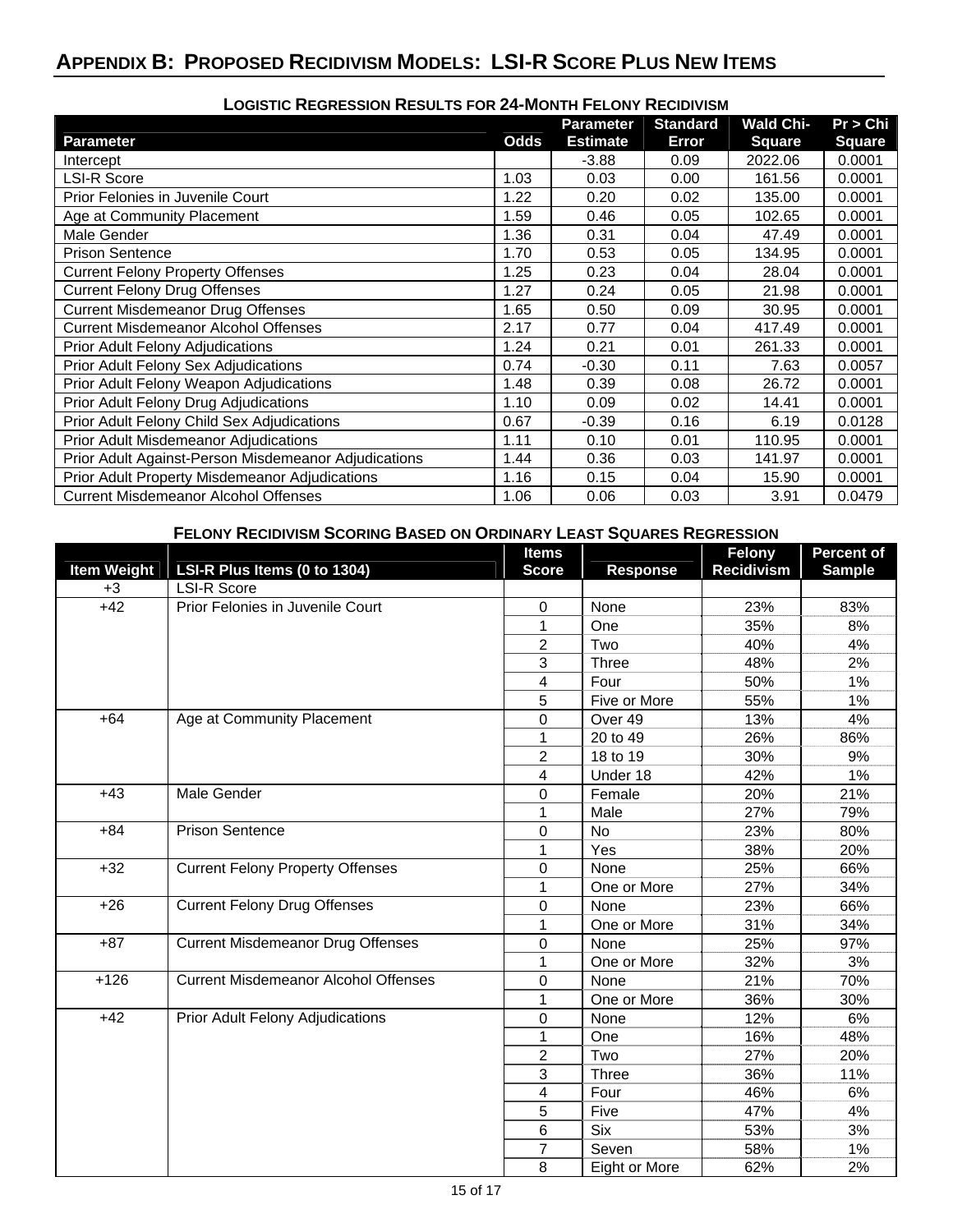| <b>Item Weight</b> | LSI-R Plus Items (0 to 1304)                   | <b>Items</b><br><b>Score</b> | <b>Response</b> | <b>Felony</b><br><b>Recidivism</b> | <b>Percent of</b><br><b>Sample</b> |
|--------------------|------------------------------------------------|------------------------------|-----------------|------------------------------------|------------------------------------|
| $-52$              | Prior Adult Felony Sex Adjudications           | 0                            | None            | 26%                                | 94%                                |
|                    |                                                | 1                            | One             | 16%                                | 6%                                 |
|                    |                                                | 2                            | Two or More     | 12%                                | 1%                                 |
| $+69$              | Prior Adult Felony Weapon Adjudications        | $\mathbf 0$                  | None            | 25%                                | 96%                                |
|                    |                                                | 1                            | One or More     | 41%                                | 4%                                 |
| $+20$              | Prior Adult Felony Drug Adjudications          | 0                            | None            | 20%                                | 58%                                |
|                    |                                                | 1                            | One             | 27%                                | 27%                                |
|                    |                                                | $\overline{2}$               | Two             | 38%                                | 9%                                 |
|                    |                                                | 3                            | <b>Three</b>    | 49%                                | 4%                                 |
|                    |                                                | 4                            | Four or More    | 53%                                | 3%                                 |
| $-19$              | Prior Adult Felony Child Sex Adjudications     | 0                            | None            | 26%                                | 96%                                |
|                    |                                                | 1                            | One or More     | 11%                                | 4%                                 |
| $+19$              | Prior Adult Misdemeanor Adjudications          | 0                            | None            | 16%                                | 43%                                |
|                    |                                                | 1                            | One             | 24%                                | 21%                                |
|                    |                                                | $\overline{2}$               | Two             | 32%                                | 12%                                |
|                    |                                                | 3                            | <b>Three</b>    | 37%                                | 7%                                 |
|                    |                                                | 4                            | Four            | 38%                                | 5%                                 |
|                    |                                                | 5                            | Five            | 40%                                | 3%                                 |
|                    |                                                | 6                            | Six or More     | 49%                                | 8%                                 |
| $+77$              | Prior Adult Against-Person Misdemeanor         | 0                            | None            | 23%                                | 89%                                |
|                    | Adjudications                                  | 1                            | One             | 44%                                | 8%                                 |
|                    |                                                | $\overline{2}$               | Two             | 55%                                | 2%                                 |
|                    |                                                | 3                            | Three           | 58%                                | 1%                                 |
|                    |                                                | 4                            | Four or More    | 59%                                | 0%                                 |
| $+29$              | Prior Adult Property Misdemeanor Adjudications | 0                            | None            | 24%                                | 89%                                |
|                    |                                                | 1                            | One             | 37%                                | 8%                                 |
|                    |                                                | $\overline{c}$               | Two or More     | 43%                                | 3%                                 |
| $+10$              | Prior Adult Alcohol Misdemeanor Adjudications  | 0                            | None            | 23%                                | 79%                                |
|                    |                                                | 1                            | One             | 34%                                | 15%                                |
|                    |                                                | $\overline{2}$               | Two or More     | 44%                                | 5%                                 |

## **LOGISTIC REGRESSION RESULTS FOR 24-MONTH VIOLENT FELONY RECIDIVISM**

| <b>Parameter</b>                                         | Parameter<br><b>Estimate</b> | <b>Odds</b><br>Ratio | <b>Standard</b><br>Error | <b>Wald Chi-</b><br><b>Square</b> | Pr > Chi<br><b>Square</b> |
|----------------------------------------------------------|------------------------------|----------------------|--------------------------|-----------------------------------|---------------------------|
| Intercept                                                | $-5.64$                      |                      | 0.16                     | 1317.60                           | 0.0001                    |
| <b>LSI-R Score</b>                                       | 0.03                         | 1.03                 | 0.00                     | 77.95                             | 0.0001                    |
| Male Gender                                              | 0.96                         | 2.62                 | 0.11                     | 77.63                             | 0.0001                    |
| Age at Community Placement                               | 0.30                         | 1.35                 | 0.03                     | 115.74                            | 0.0001                    |
| Prior Felonies in Juvenile Court                         | 0.09                         | 1.09                 | 0.04                     | 4.93                              | 0.0264                    |
| <b>Prior Commitments to JRA</b>                          | 0.14                         | 1.15                 | 0.08                     | 3.19                              | 0.074                     |
| <b>Prison Sentence</b>                                   | 0.29                         | 1.34                 | 0.07                     | 15.61                             | 0.0001                    |
| <b>Current Felony Domestic Violence Assault Offenses</b> | 0.64                         | 1.91                 | 0.12                     | 31.13                             | 0.0001                    |
| <b>Current Felony Drug Offenses</b>                      | $-0.15$                      | 0.86                 | 0.07                     | 4.77                              | 0.0289                    |
| Current Misdemeanor Against-Person Offenses              | 0.29                         | 1.33                 | 0.10                     | 9.10                              | 0.0026                    |
| <b>Current Misdemeanor Alcohol Offenses</b>              | 0.40                         | 1.49                 | 0.06                     | 40.93                             | 0.0001                    |
| Prior Adult Felony Against-Person Adjudications          | 0.37                         | 1.44                 | 0.04                     | 99.23                             | 0.0001                    |
| Prior Adult Felony Weapon Adjudications                  | 0.30                         | 1.35                 | 0.11                     | 7.99                              | 0.0047                    |
| Prior Adult Felony Child Sex Adjudications               | $-0.48$                      | 0.62                 | 0.16                     | 9.31                              | 0.0023                    |
| Prior Adult Misdemeanor Against-Person Adjudications     | 0.27                         | 1.31                 | 0.04                     | 37.44                             | 0.0001                    |
| Prior Adult Misdemeanor Assault Adjudications            | 0.17                         | 1.19                 | 0.02                     | 69.65                             | 0.0001                    |